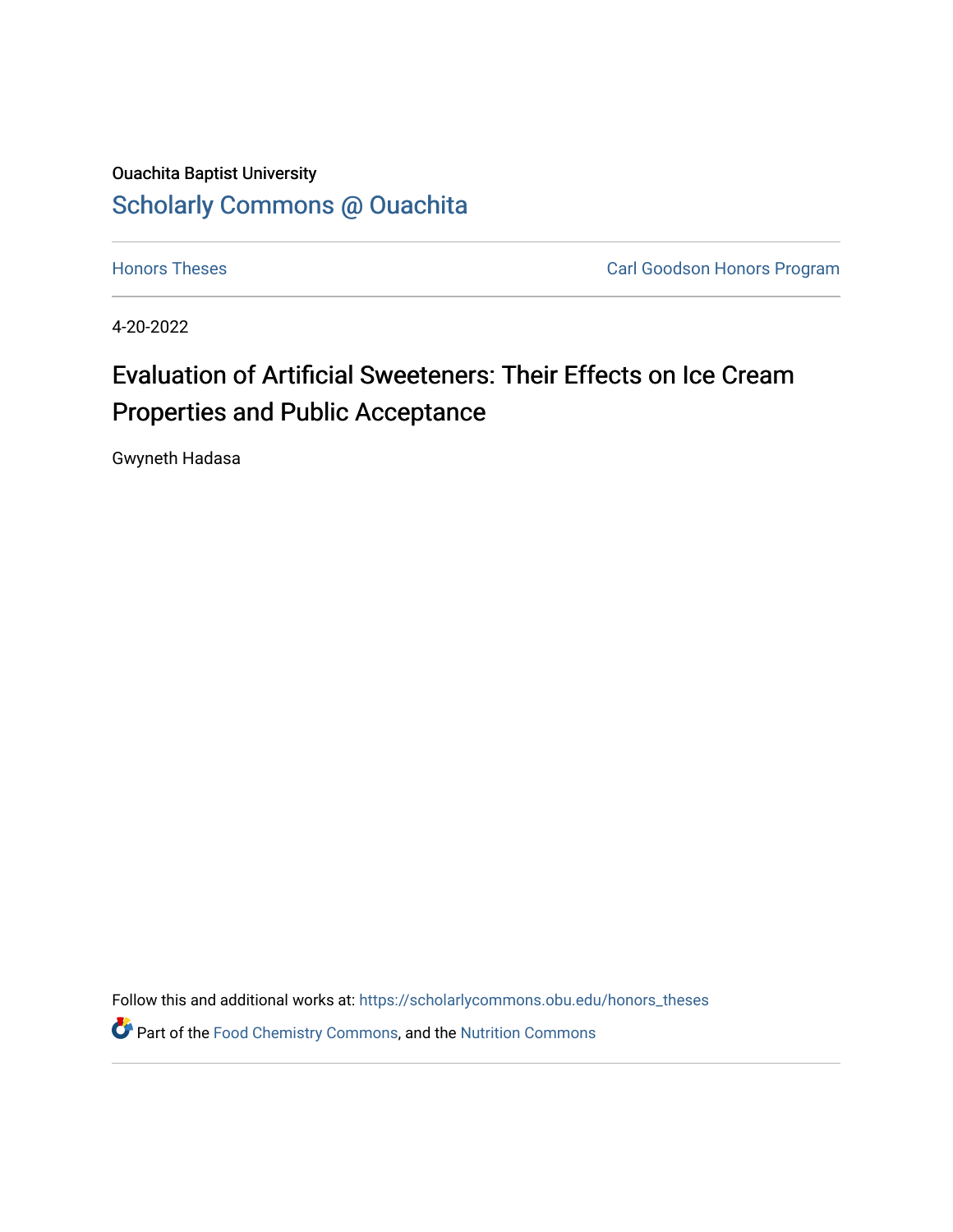# **SENIOR THESIS APPROVAL**

This Honors thesis entitled

#### **Evaluation of Artificial Sweeteners: Their Effects on Ice Cream Properties and Public**

#### **Acceptance**

written by

#### **Gwyneth Hadasa**

and submitted in partial fulfillment of the requirements for completion of the Carl Goodson Honors Program meets the criteria for acceptance and has been approved by the undersigned readers.

\_\_\_\_\_\_\_\_\_\_\_\_\_\_\_\_\_\_\_\_\_\_\_\_\_\_\_\_\_\_\_\_\_\_ Dr. Sara Hubbard, thesis director

\_\_\_\_\_\_\_\_\_\_\_\_\_\_\_\_\_\_\_\_\_\_\_\_\_\_\_\_\_\_\_\_\_\_ Holly Kyzer, second reader

\_\_\_\_\_\_\_\_\_\_\_\_\_\_\_\_\_\_\_\_\_\_\_\_\_\_\_\_\_\_\_\_\_\_ Dr. Benjamin Utter, third reader

\_\_\_\_\_\_\_\_\_\_\_\_\_\_\_\_\_\_\_\_\_\_\_\_\_\_\_\_\_\_\_\_\_\_ Dr. Barbara Pemberton, Honors Program director

04/20/2022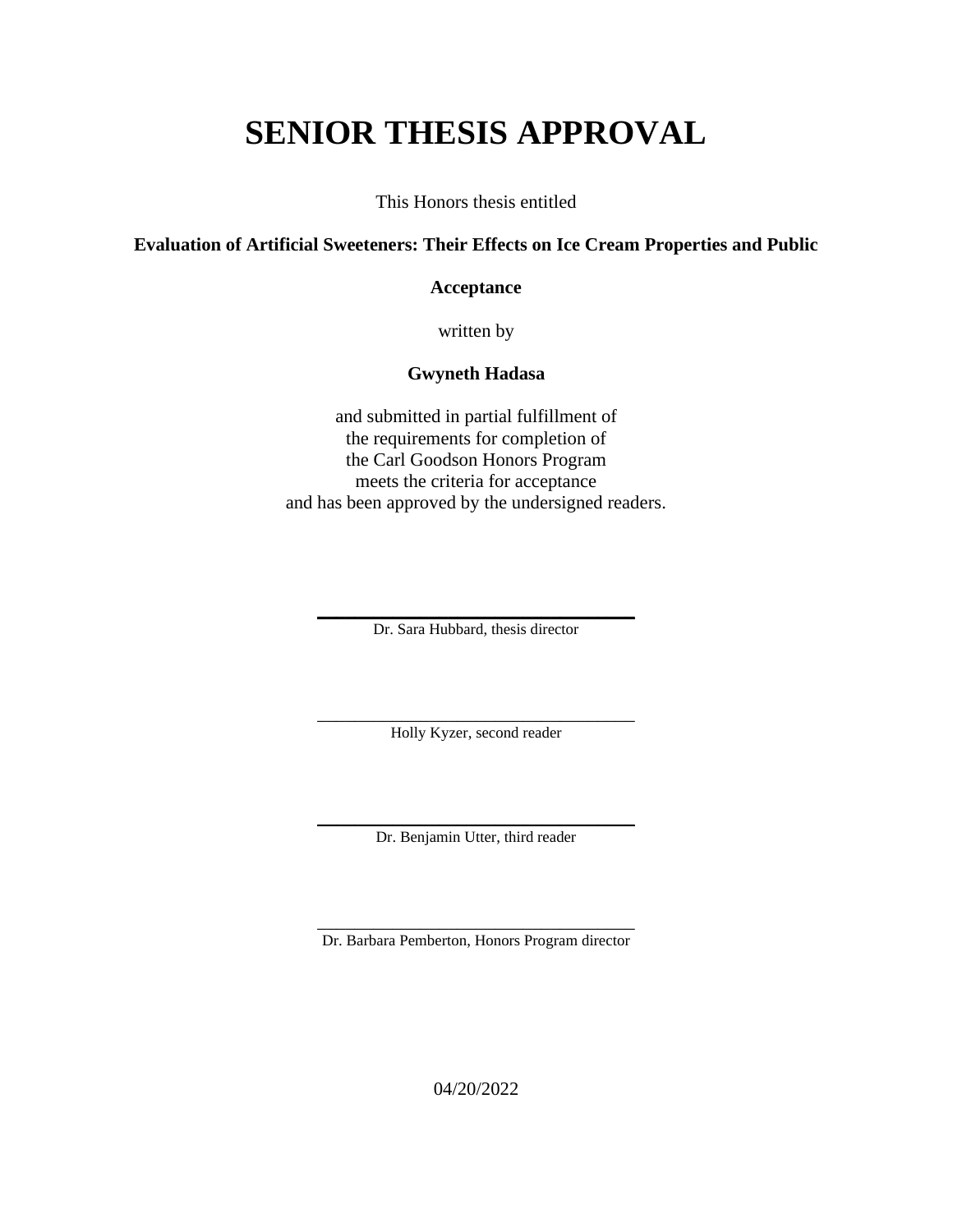Hadasa ii

### **Acknowledgements**

<span id="page-2-0"></span>I would like to express my deepest gratitude to a few professors who have pushed me to complete my Honors program and writing this thesis. I will never forget the encouragement that Dr. Barbara Pemberton and Dr. Sharon Hamilton have given me to push through and overcome the hurdles that hindered me, providing me with deadline extensions and bouncing off ideas to make it possible for me to write a thesis. My accomplishment in Honors program is because they believed in me. Thank you also for Dr. Sara Hubbard, my thesis advisor, whose guidance from the very beginning enabled me to develop creative ideas and deep understanding of the subject. All of these professors' encouragement to write this thesis made me confident that the topic was worthy of my investigation—and that my investigation was worthy of the topic.

I am also thankful for Mrs. Holly Kyzer and Dr. Benjamin Utter for their feedback on my thesis. I would like to acknowledge Mrs. Kyzer for providing me her valuable recommendations on the research development.

I am indebted also to several Ouachita Baptist University students who aided in the research process and for their overwhelming generosity with their time in making this project possible: Cannon Fisher, Julie Philips, Lauren Fowler, and Malaya Graham. They all helped in preparation for the ice cream taste test.

<span id="page-2-1"></span>Lastly, my friends and family deserve endless gratitude for their tremendous support and love throughout the entire thesis process and my academic life. They gave me hope and strength whenever I needed them.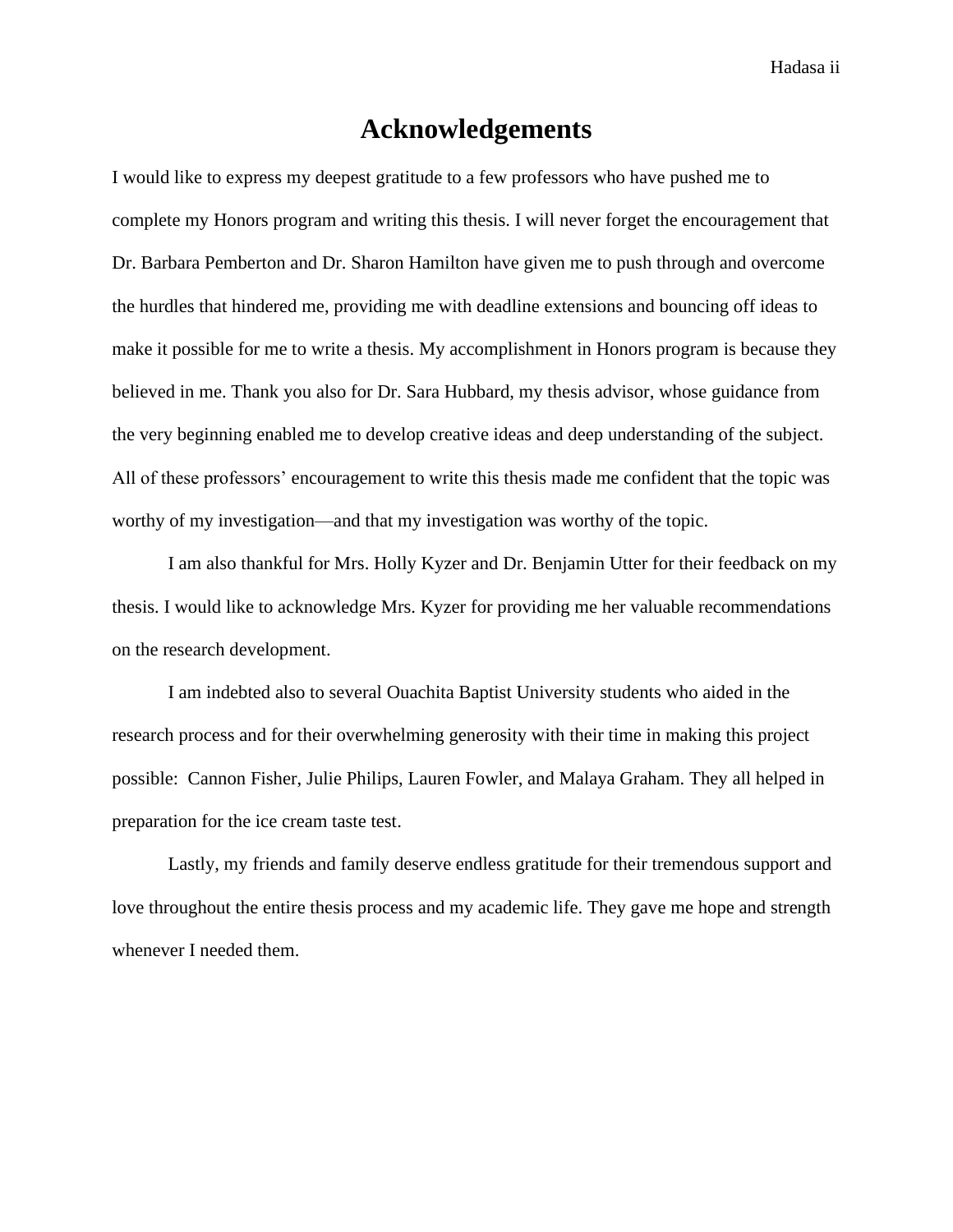## **Contents**

| Statistical Analysis<br>21 |
|----------------------------|
|                            |
|                            |
|                            |
|                            |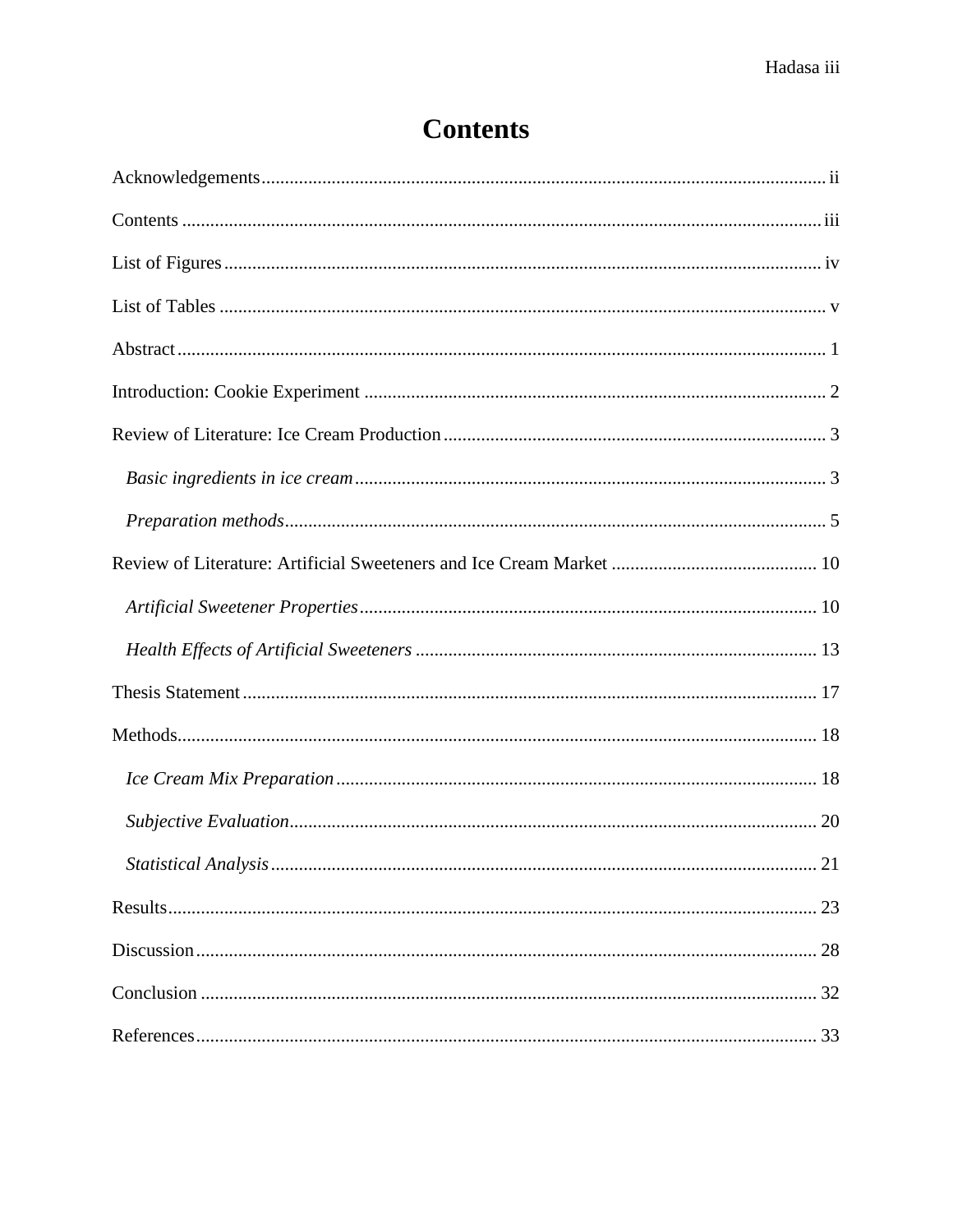# **List of Figures**

<span id="page-4-0"></span>

|  |  |  | Figure 1. The Mean Scores of Evaluated Characteristics of Vanilla Ice Cream Made with |
|--|--|--|---------------------------------------------------------------------------------------|
|  |  |  |                                                                                       |

|--|--|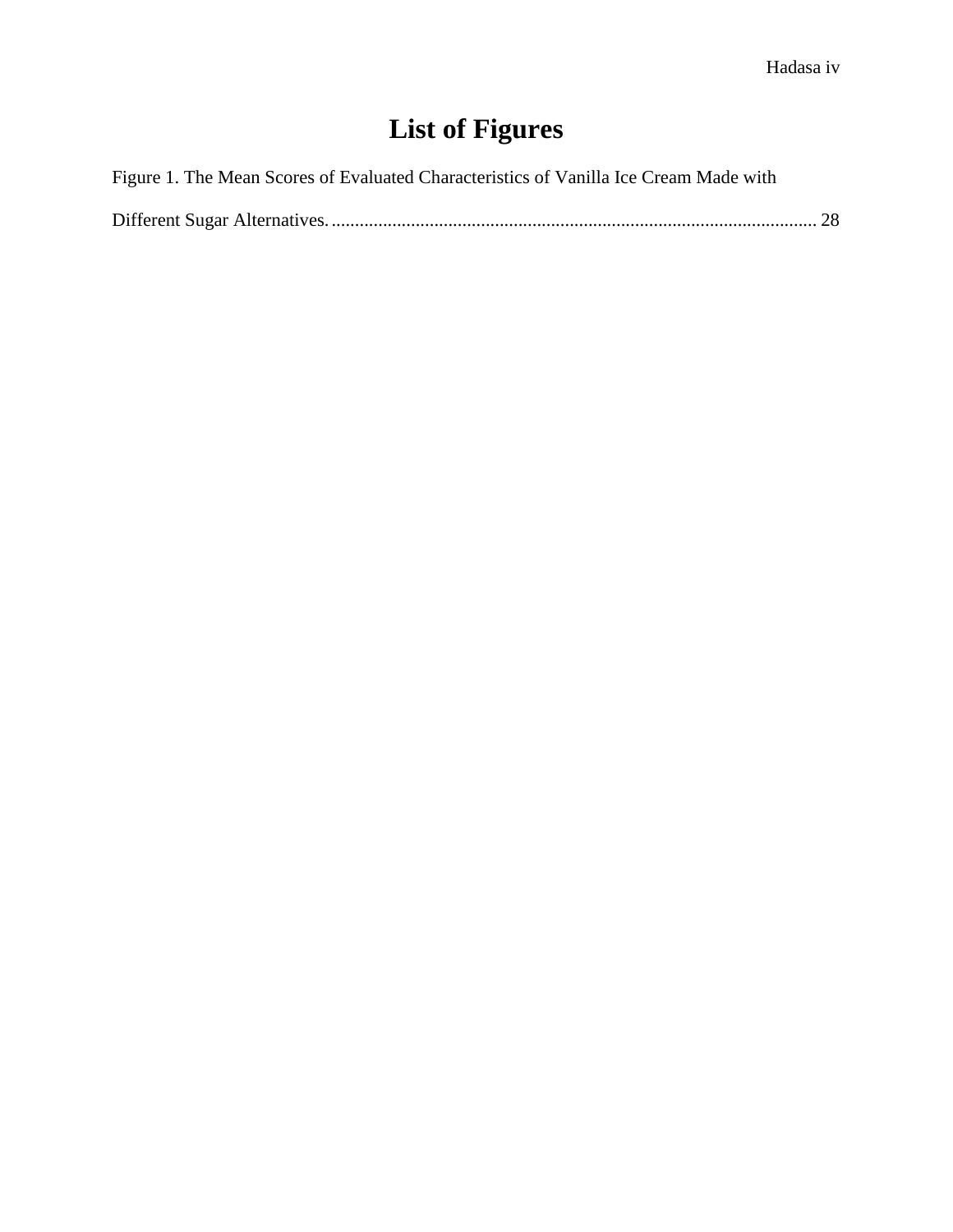## **List of Tables**

<span id="page-5-0"></span>

| Table 1. Ice Cream Formula Used for Sensory Evaluation of Ice Cream Made with Sugar           |  |
|-----------------------------------------------------------------------------------------------|--|
|                                                                                               |  |
| Table 2. Scorecard Handed to Panelists for the Sensory Evaluation of Ice Cream Made with      |  |
|                                                                                               |  |
| Table 3. Statistical Analysis of Vanilla Ice Cream Taste Test Scorecards: Frequency Table and |  |
|                                                                                               |  |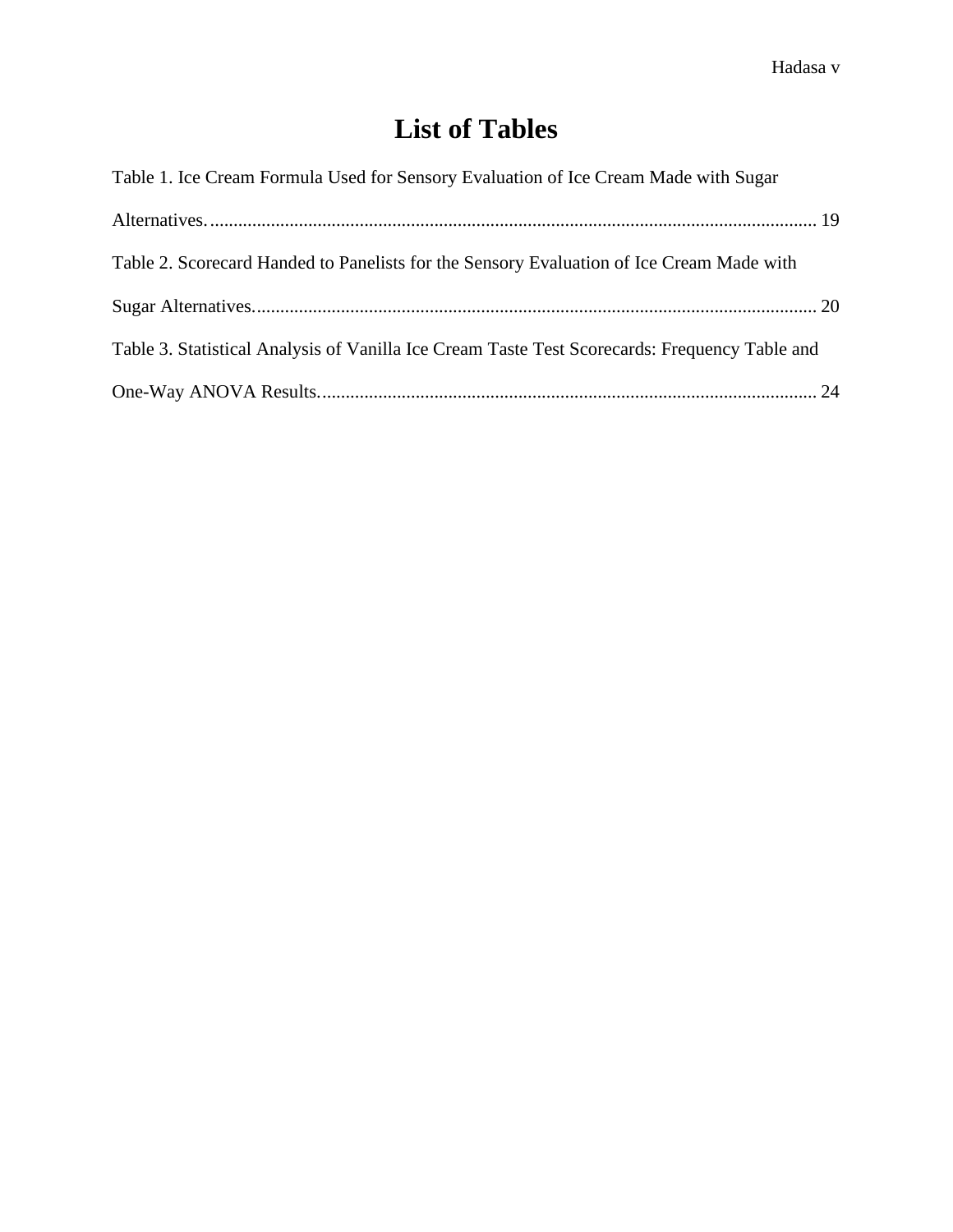#### <span id="page-6-0"></span>**Abstract**

Background: The public is becoming more health conscious while sugar consumption, particularly frozen desserts, remains high. An evaluation of sugar alternatives that can maintain integrity of a product while providing fewer deleterious effects is necessary.

Objective: To assess the impacts of sugar alternatives on homemade vanilla ice cream while gathering information on a community's opinion of the effects.

Method: Ice cream samples made with sugar (control), Sweet'N Low®, Equal®, Splenda®, Stevia®, and monk fruit sweeteners were prepared for a taste test. A sensory evaluation was conducted on March 31, 2022 at Ouachita Baptist University. Microsoft Excel® was utilized to conduct descriptive statistics, frequency calculations, and one-way analysis of variance on the data gathered from 42 scorecards.

Results: Equal® yielded an ice cream sample that was most similar to the control sample regarding texture and flavor. Texture and flavor acceptability was most commonly reported for ice cream made with sugar and Equal®. Monk fruit sweeteners was quite tolerated regarding overall flavor.

Conclusion: Equal® was the best alternative for sugar in ice cream. To improve health, diet and behavior modifications should be combined for long-term benefits.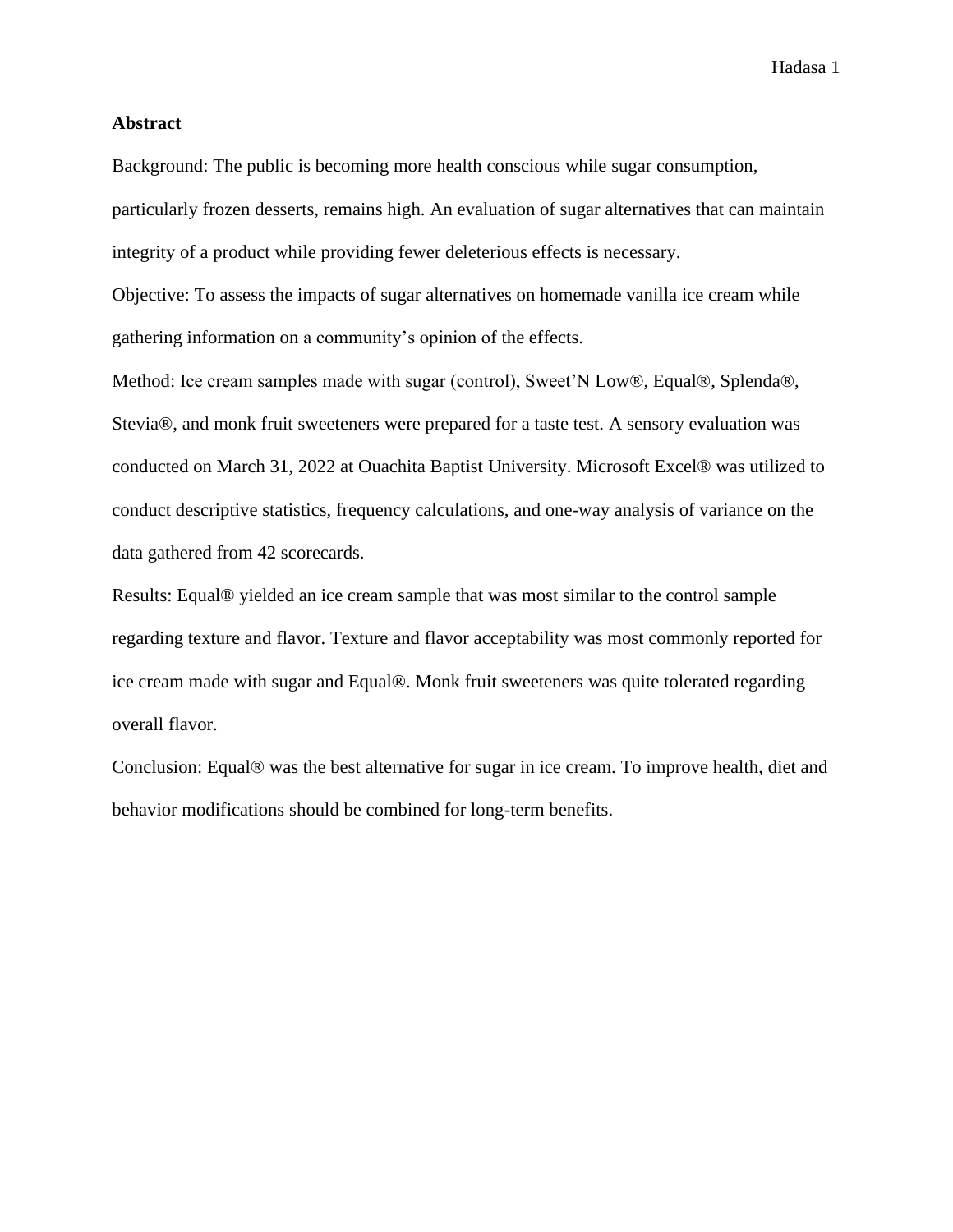#### <span id="page-7-0"></span>**Introduction: Cookie Experiment**

Free time emerged in the midst of the 2020 pandemic, compelling an inner sweet tooth to emerge and for this author to blossom as a baker, or rather, a professional chocolate chip cookie creator. Chocolate chip cookie is a simple, basic dessert and yet appealing to many souls. Curiosity sprouts into an investigation: what makes a recipe on the internet to be called the best, what causes it to be trendy, and why does the public love it so much? Thus began the research on what influences a cookie's chewiness or crispiness, the differences in various types of cakes, or why a low-calorie ice cream still tastes like a regular ice cream. The outcomes from the directed study become a handy personal pocketbook and accidentally changed me into a walking encyclopedia on science behind desserts.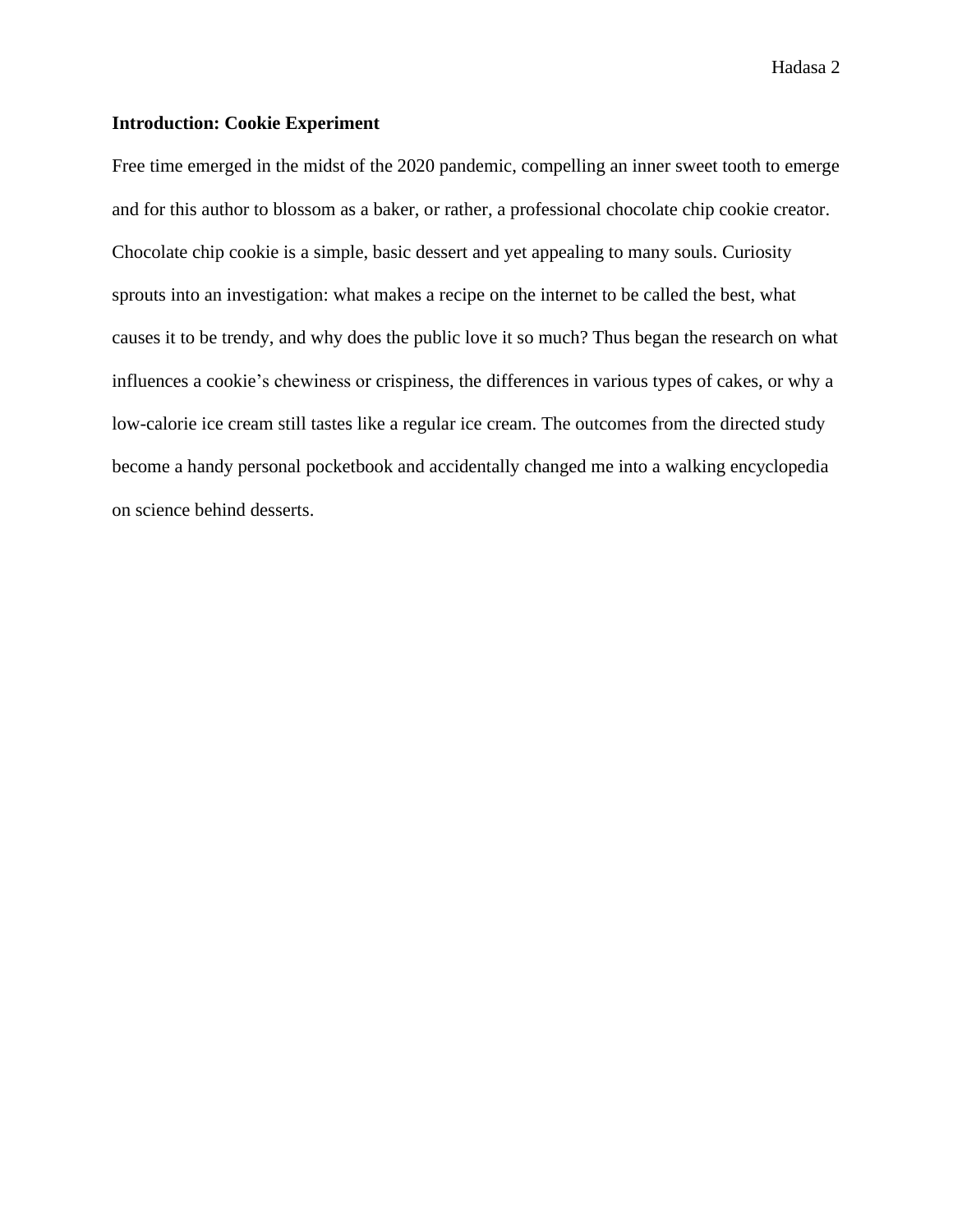#### <span id="page-8-0"></span>**Review of Literature: Ice Cream Production**

#### <span id="page-8-1"></span>*Basic ingredients in ice cream*

Ice cream components must be examined to understand the way branded ice cream sweetened with sugar substitute still maintains the physical and sensory properties of normal ice cream. The structure of ice cream can be described as a colloid in which foam of air cells are trapped in a sugar solution composed of ice crystals, milk content and some type of sweetener.<sup>1</sup> The United States Food and Drug Administration (FDA) defines ice cream as a frozen dessert that needs to contain 10% milk fat, 20% milk solids, and 54% overrun.<sup>2</sup> Overrun is the volume change in ice cream mixture due to air incorporation during the churning process.

**Air bubbles.** Volume and softness are influenced by the number and size of air bubbles. Denser ice cream is achieved by having a lesser amount of air bubbles. A cheaper ice cream in the store is usually made by having higher overrun. Air is free, and it is the easiest way to increase volume with no cost.<sup>2</sup> Higher amount of air cells also result in slower melting rate since air bubbles act as an insulator, making it more difficult for heat to penetrate.

**Ice crystals.** Ice crystals form during the freezing process at the end of ice cream making. They provide firmness to the frozen dessert. The smaller the ice crystals, the smoother and creamier the ice cream. Larger ice crystals alter the perception of coldness in the mouth. The bigger size needs more heat that comes from the surrounding to melt the ice. The huge amount of heat taken out from the mouth causes the ice cream to feel colder.<sup>2</sup>

**Milk.** Milk and cream contribute to the stability of ice cream structure by providing fat and protein. Fat globules join together and form long pearl strings around the air bubble. Fat also thickens the mixture, and thus the mixture will have a slower meltdown and creamier texture. Fat also provides that indulgent flavor and mouthfeel as it coats the tongue. Meanwhile, milk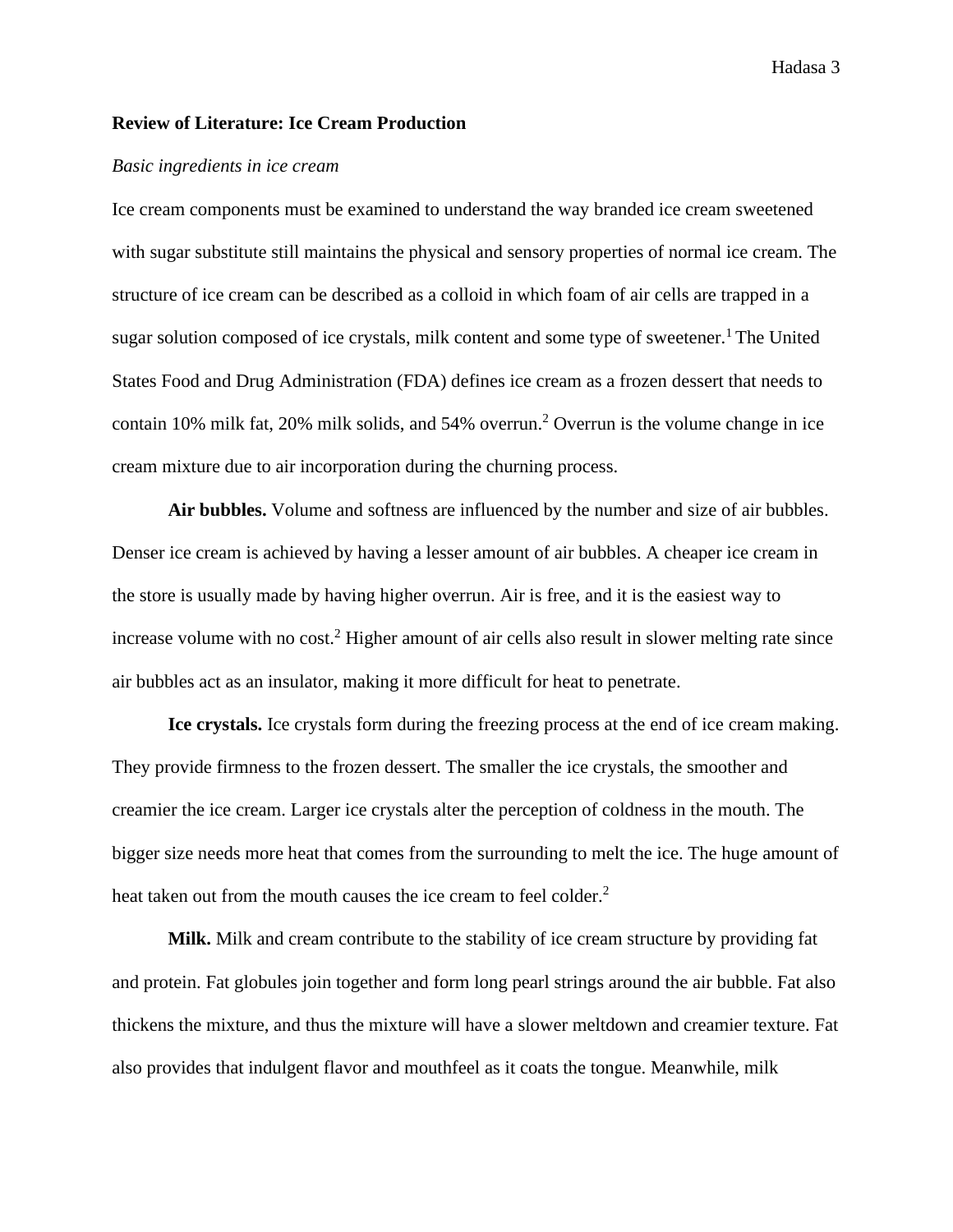proteins, along with lactose and minerals found in milk products, contribute to stabilizing the air bubbles trap.<sup>2</sup> Lactose also plays a part in adding extra sweetness.<sup>1</sup>

**Sugar (sweeteners).** Sugar is the highest component by volume in ice cream. The primary purpose is to sweeten the ice cream. Ice cream is served cold and has high fat content. The cold temperature numbs the taste buds while the fat coats the taste buds; both decrease taste functions. Consequently, sugar is added in a large amount to intensify the flavor.<sup>1</sup> Higher content of sugar also affects the freezing factor. When soluble ingredients are added to water, water's freezing temperature is immediately lowered. Solutes get in the way of water molecules trying to join together to form crystals. The higher the sugar content, the lower the freezing point. This will allow ice crystals to not be produced as much.<sup>2</sup> Ice cream's sweet taste can be achieved using sugar substitutes, however certain textural properties have to be adjusted using other ingredients. A study of the properties of ice cream made with Stevia® detected a lower melting rate, higher viscosity, and coarser textures.<sup>3</sup> The slow meltdown may be due to Stevia®'s larger molecular weight. A smaller molecular weight depresses the freezing point further as ingredients are measured by volume. The lower temperature difference between the ice cream mixture with sugar alternatives and the room temperature allows the ice cream to melt slower.<sup>4</sup> The hard texture is due to the lower amount of total solids; there is less interference that could prevent formation of large ice crystals. With these large crystals, the end texture will be grittier.<sup>3</sup>

**Other ingredients.** Some ice cream recipes ask for eggs and stabilizing agents. Eggs, especially egg yolks, contain lecithin, which is an emulsifier. Milk and cream are essentially homogenized. The milkfat is broken down into smaller particles so that the protein molecules can form a membrane around the tiny globules, preventing the fat globules from fusing with each other and thus suspending the fat throughout the solution. As a result, milk has a smooth texture.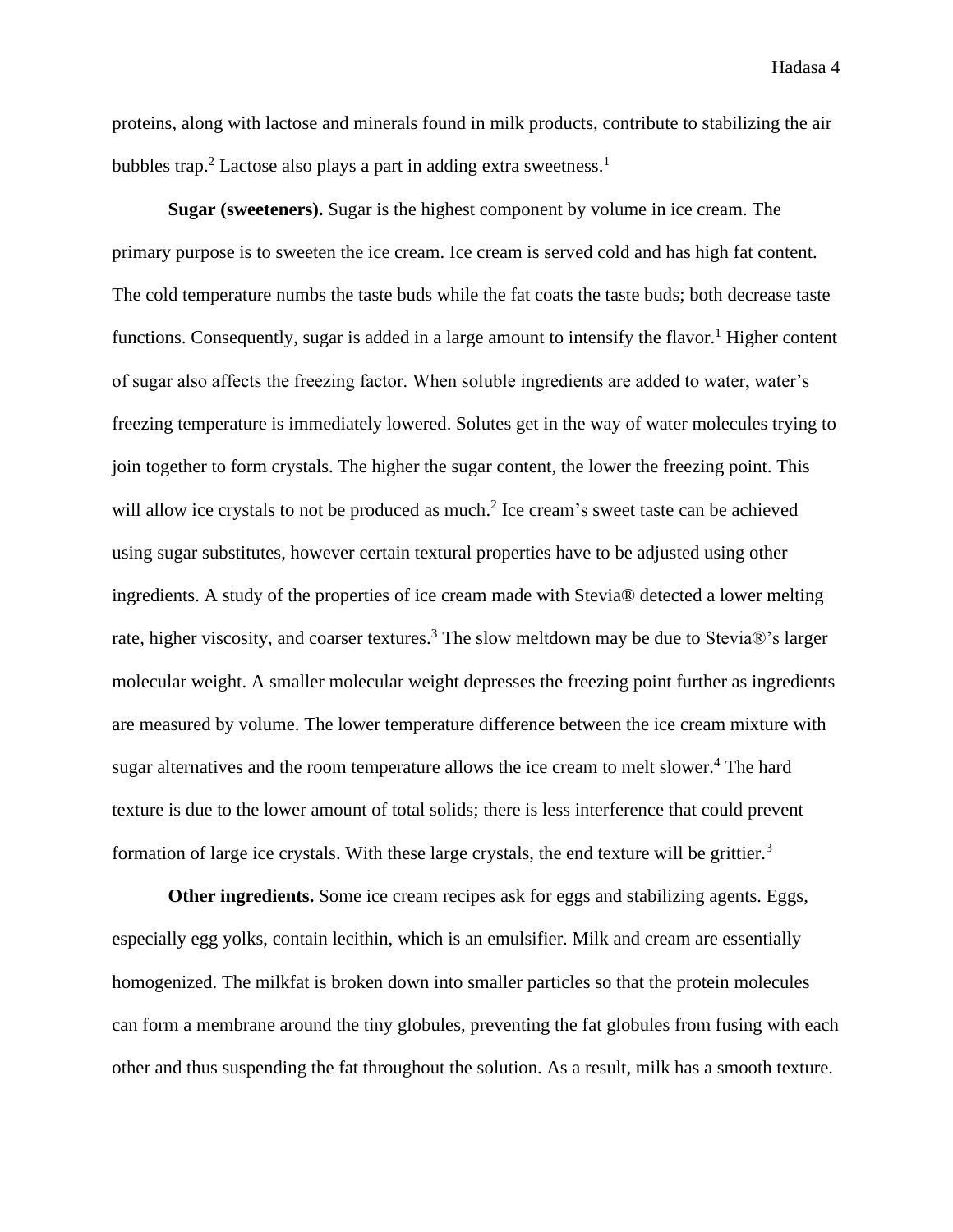Ice cream, however, needs the fat to partially coalesce so that the fat globules can form a network around air bubbles, stabilizing the structure. Emulsifiers will attach to the fat globules, displacing some of the milk proteins.<sup>2</sup> An emulsifier is composed of hydrophobic and hydrophilic parts, and it lowers the tension between fat and water more than protein does.<sup>5</sup> In other words, emulsifiers promote partial coalescence, which will provide a smoother ice cream.<sup>2</sup> Additionally, egg yolks provide extra fat content for a better flavor profile.<sup>1</sup> Stabilizer agents like egg whites and guar gum are water soluble polymers. The hydroxyl groups form hydrogen bonds with water molecules. Due to their large sizes however, the polymers do not dissolve in water and instead, thickens the ice cream mixture<sup>4</sup> and prevents the growth of ice crystals by reducing the amount of free water.<sup>6</sup> The higher viscosity allows reduction of air bubbles, because the mixture is harder to churn. Consequently, there is less formation of ice crystallization is formed. The end result then will have a softer texture.<sup>7</sup> The thick film also keeps the neighboring air bubbles away from each other, protecting ice cream quality despite longer storage time.<sup>2</sup>

#### <span id="page-10-0"></span>*Preparation methods*

Preparing ice cream involves five steps: mixing, pre-chilling, aging, freezing/dynamic freezing, and hardening/static freezing. The first step requires heat as a mean of pasteurization, especially when eggs are used in the mixture. Heating up the mixture kills existing bacteria in raw eggs and other ingredients while also denaturing the proteins. Denatured proteins aid in the making of strong networks of membrane that stabilizes the trapped air bubbles. Usually, the mixture is heated up to 72<sup>o</sup>C (162<sup>o</sup>F) so that bacteria may be eradicated without too much denaturation, avoiding the eggy flavor that comes from denatured egg proteins.

Pre-chilling and aging occur at the same time before the dynamic freezing stage. The mixture is then cooled down in the fridge to prevent regrowth of bacteria in room temperature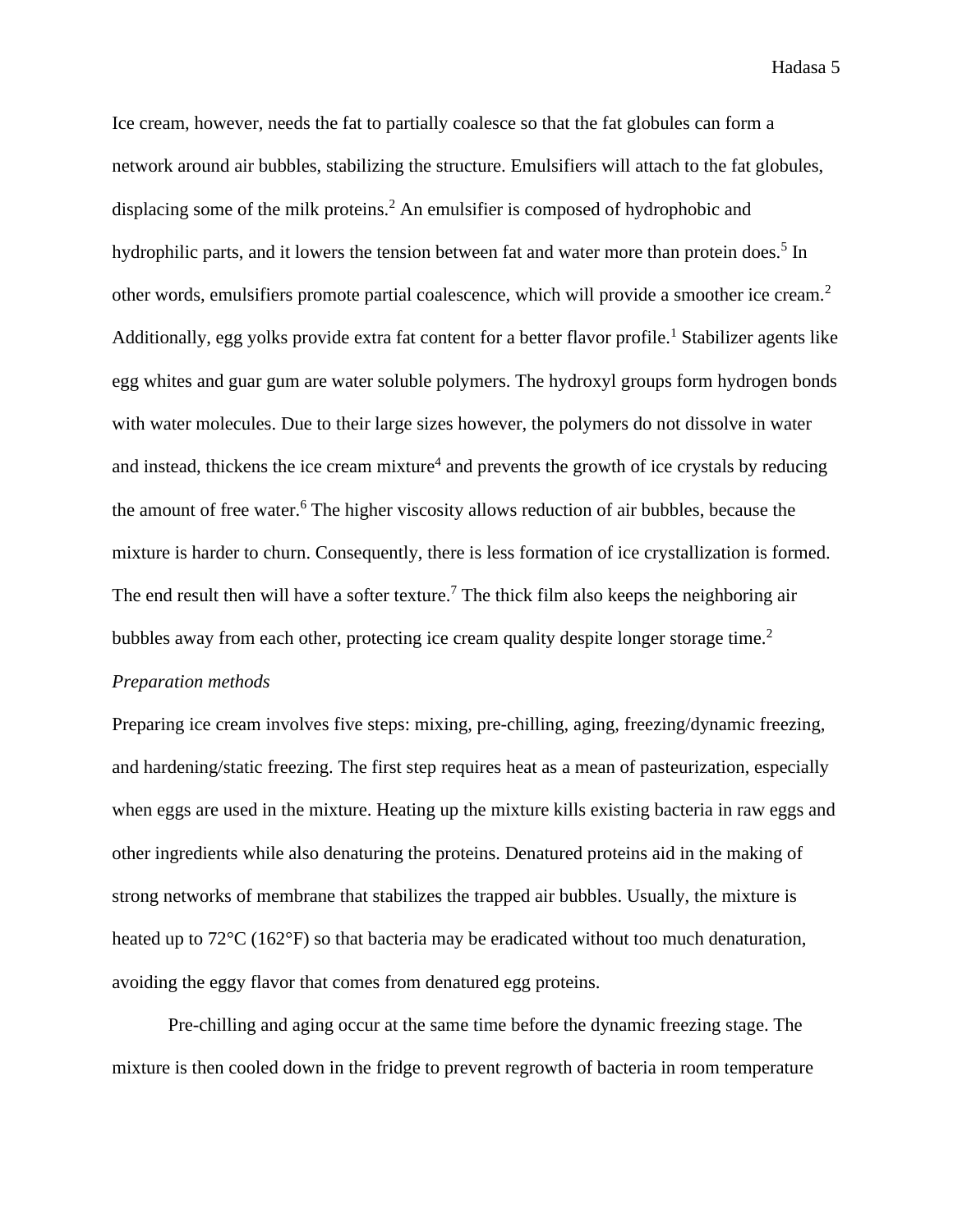and to speed up the process of mixing in the ice cream machine. Reduced time in the ice cream machine is desirable for smoother texture since smaller crystals and low amount of air bubbles are formed.<sup>2</sup> Additionally, multiple chemical reactions occur when the mixture is stored in the fridge. As the fat solidifies, the proteins are displaced with emulsifiers more easily, and emulsifiers adsorb more strongly to the fat droplets' surfaces.<sup>4</sup> The importance of the aging process is exhibited during the dynamic and static freezing. The emulsion allows fat to coalesce in the next step as a stabilizer for air bubbles. When the fat droplets have crystallization, total coalescence, which gives an odd buttery flavor and texture, is prevented.<sup>5</sup> During the aging process, flavors develop deeper due to chemical reactions between molecules.<sup>2</sup> While the specific reactions are unknown, one hypothesis includes higher absorbance of liquid by the sugar molecules—a process that develops complex sweet flavor because sugar solution is easier to be tasted. $8$ 

The next step consists of freezing and churning. Three important developments happen during this process that affect the texture of the final product: rapid cooling, incorporation of air bubbles, and fat coalescence. Formation of ice crystals takes place where the mixture is in direct contact with the cold ice cream machine container. The blades then scrape the ice crystals from the sides of the container, incorporating them to cool the rest of the mixture.<sup>2</sup> Smaller ice crystals are desirable for smoother, rather than coarse, texture. Rotation speed and residence time in the machine are the biggest factors. High rotation speed increases heat output from the machine, which allows recrystallization. Recrystallization can be defined as any change in shape, size, and number of ice crystals. When recrystallization occurs, the small new ice crystals that were formed melt and join with each other, resulting in large ice crystals—this is the very reason ice cream forms ice crystals after being taken out from the freezer for the subsequent serving time.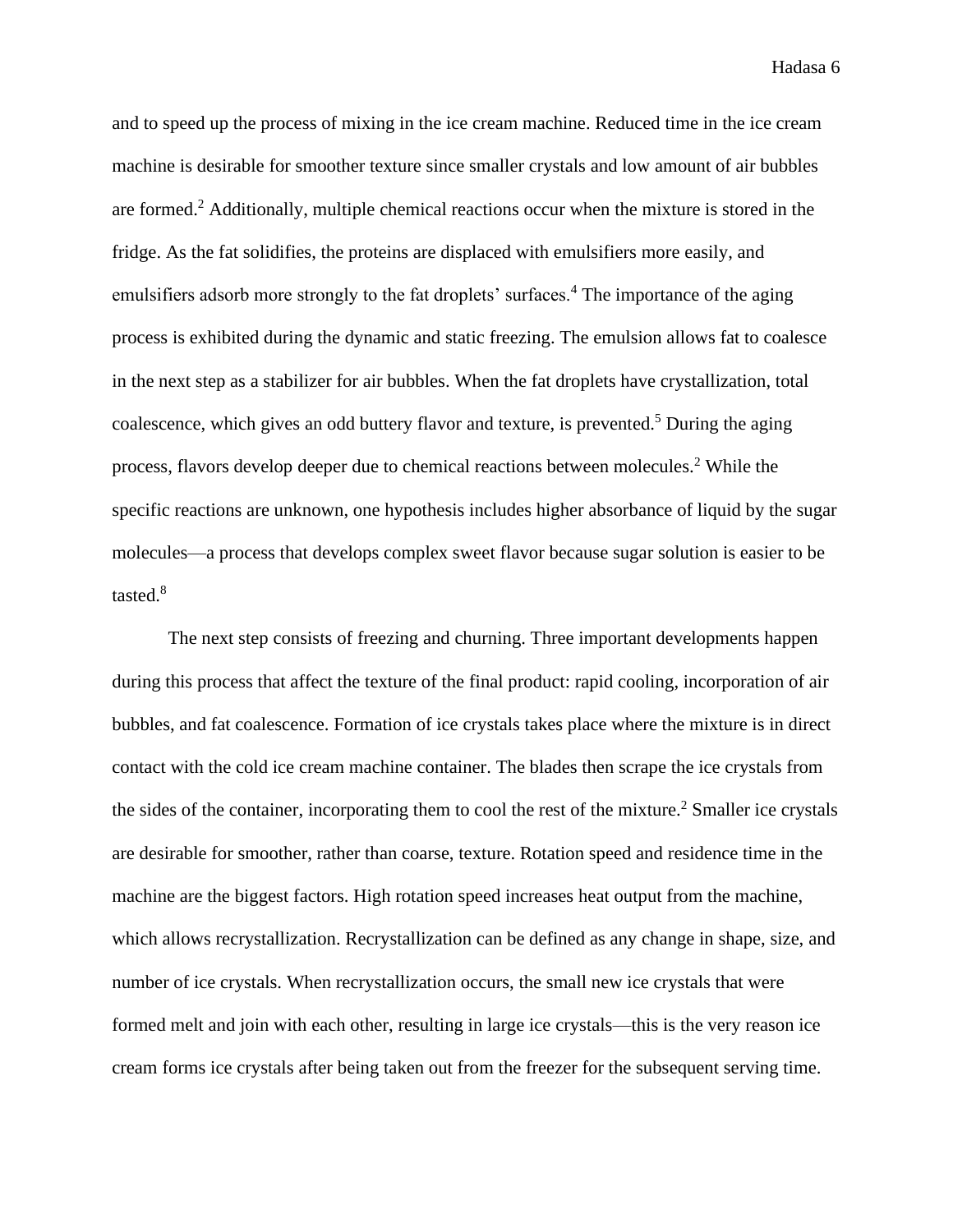Longer residence time is directly associated with fast speed. The faster the speed, the more the heat is produced, and therefore, the longer it takes for the mixture to cool down.<sup>6</sup> The churning typically stops at -5°C since that is the temperature where the mixture is so viscous that it becomes too difficult for further beating.<sup>4</sup>

The rotation movements also lead to addition of air bubbles into the mixture and coalescence of the fat globules. Constant motion breaks down the air bubbles and allows the fat to partially coalesce with each other randomly to form membranes around the air bubbles. Unlike the formation of ice crystals, high speed results in high shear stress—imposed force of rating blades—and produces smaller air bubbles that are desirable for creamier texture. Meanwhile, more time spent in the mixer reduces air cells size. Smaller air cells pack more tightly, leaving smaller spaces between the bubbles for ice crystals to grow, a favorable condition for producers and consumers alike. As mentioned before, the inclusion of one or more stabilizing agents increase viscosity, which is advantageous to the development of ice cream texture because the higher required force to beat the mixture will produce smaller air cells. Stabilizing the air bubbles comes from the clusters of fat globules that formed a network membrane with protein, nonfat milk solid particles, and emulsifiers.<sup>9</sup>

For some ice cream machines, manually freezing the container is required by continuous addition of ice and rock salt. A melting ice signals heat absorption from the ice cream mixture into the ice and thus more cold ice is necessary to continue the heat absorption. Ice melts at 0°C (32°F) by absorbing heat from the environment, yet this temperature is not low enough to cool the ice cream mixture.<sup>1</sup> The ice cream mixture holds sugar and other solid particles. Any substance dissolved in water weakens the lattice forces within solid crystals, resulting in less energy to break the intermolecular forces. As a result, the mixture freezes at a lower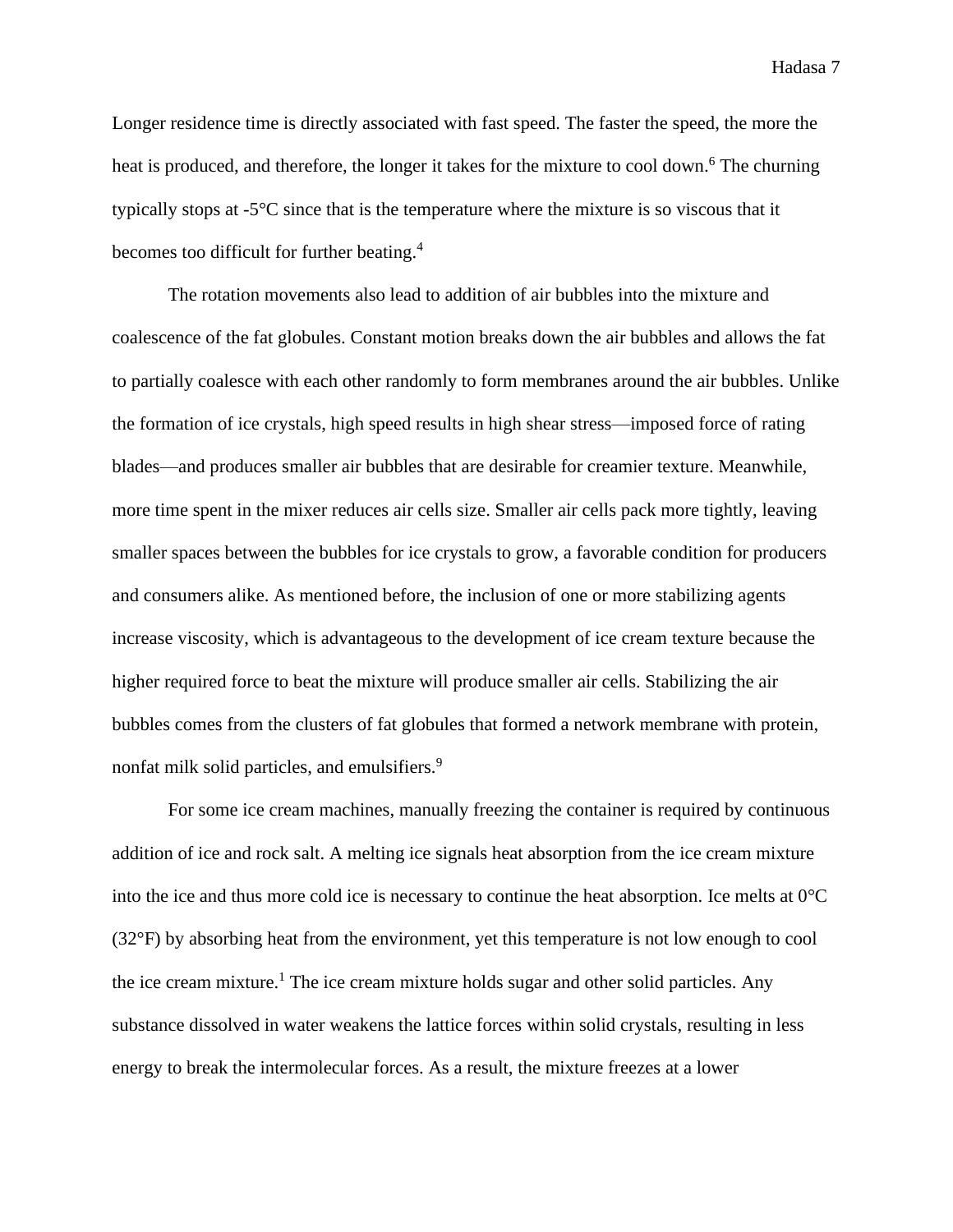temperature.<sup>4</sup> Salt is thus added to lower the freezing point of water; the salt and ice mixture allows ice water mixture to reach equilibrium at a lower temperature.<sup>10</sup> The idea then is as ice transforms from solid to liquid, more ice crystals will be added to create a continuous low temperature that can cool the ice cream down. Since now the ice melts at a lower temperature, the whole machine is kept at a lower temperature, a proper temperature that allows ice cream to be frozen.

The last step is the hardening process that serves as a prevention for further ice crystallization or recrystallization. Ostwald ripening is a natural phenomenon in which smaller particles will dissolve and accumulate into larger cells to reach a more thermodynamically stable state. Smaller ice crystals will melt in the unfrozen portion of ice cream and others will aggregate as heat is removed from the unfrozen portion. Similar phenomenon occurs for the air bubbles as well. Storage in freezer cools the mixture down to -18<sup>o</sup>C (-0.4<sup>o</sup>F) to slow down the kinetics of this natural process. Fat content acts as mechanical obstruction to slow down the rate of the phenomenon.<sup>10</sup> Hardening time depends on overrun, ice crystal size, and fat destabilization content. High overrun percentage, large size of ice crystals, and more destabilizations increase hardening time. $11$ 

As can be seen, the production of ice cream requires a balanced art of air bubbles' and ice crystals' number and size. To have a smooth and creamy texture, the small air bubbles need to be evenly distributed, while the ice crystals need to be small. A new method using nitrogen liquid results in the creamiest mixture. According to Newton's law of cooling, the rate of cooling down a mixture depends on the difference between the temperature of the refrigerant and the mixture. The bigger the difference, the faster the rate. Nitrogen is liquid at -196°C (-320°F) while prechilled ice cream mixture is typically in the 0-4°C (32-40°F).<sup>4</sup> Liquid nitrogen provides a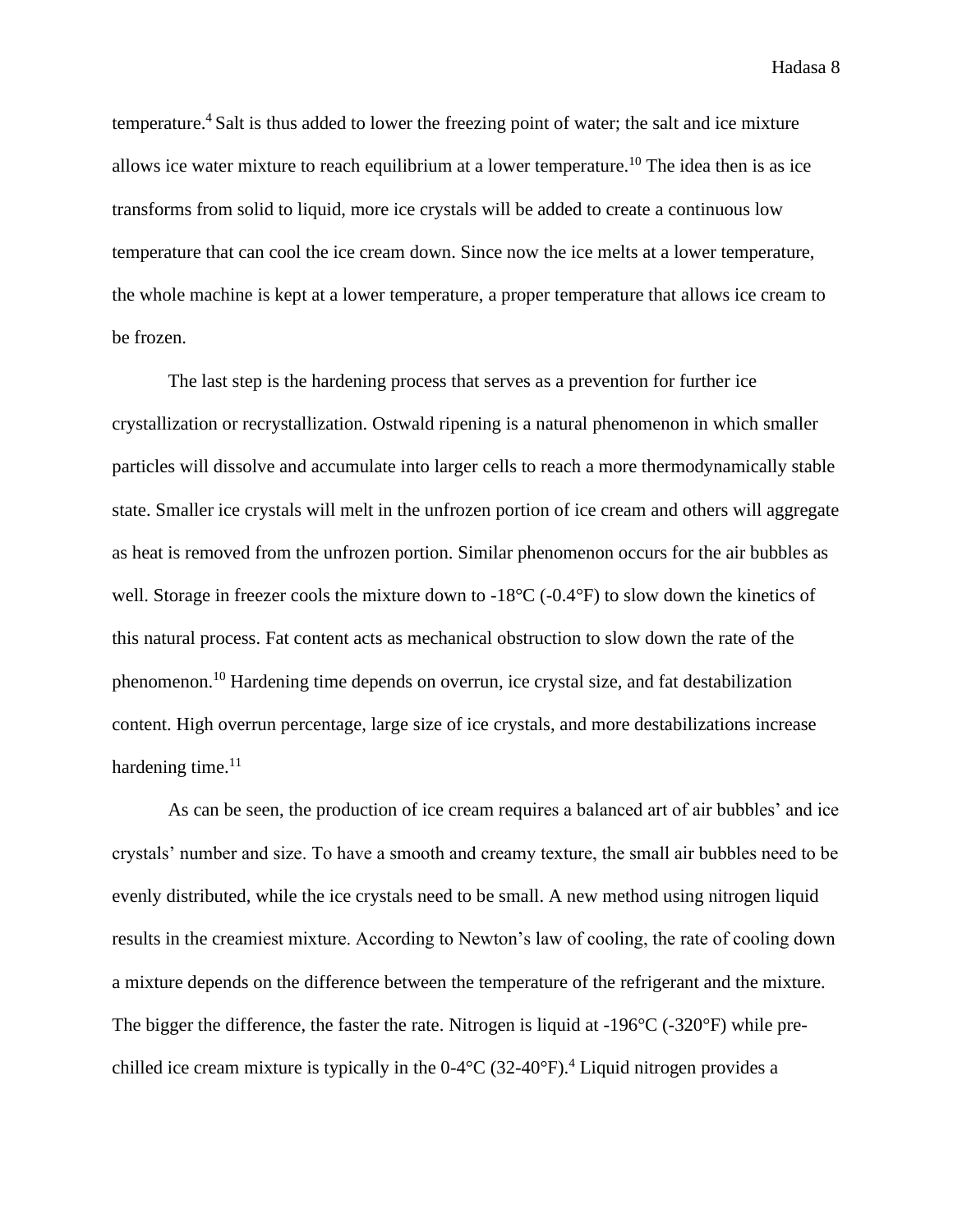temperature far below freezing and evaporates as gas at room temperature. As such, when it is added to the ice cream mix, the ice cream freezes right away. Tiny ice crystals form and gas is added during the process, incorporating air bubbles instantly.<sup>1</sup>

#### *Other Types of Frozen Desserts*

Other than ice cream, there are many variants of the frozen dessert, depending on the milk fat content and additional incorporated ingredients. Ice cream is identified when the frozen dessert has 10-20% by weight of milk fat. Low fat ice cream has 2-7% fat but still has 8-15% milk solids nonfat (MSNF). Egg yolks may be detected up to 1.4%. Gelato becomes more prevalent and has a lower fat content (5-7%) because it has more milk than heavy cream.<sup>12</sup> No egg is added, yet it is creamier and denser due to a slower churning rate. Frozen custard has egg yolks and less air incorporation.<sup>1</sup> The FDA defined it to have more than  $1.4\%$  of egg yolk.<sup>12</sup> Sherbet and sorbet are similar in texture and flavor profile. Both are fruity because they use iced, sweetened fruit juice or puree as their bases. As a result, they have very low-fat content.<sup>1</sup> The difference lies in the presence of dairy products. Sorbet does not include any dairy components while sherbet must contain 2-5% of total milk solids. $12$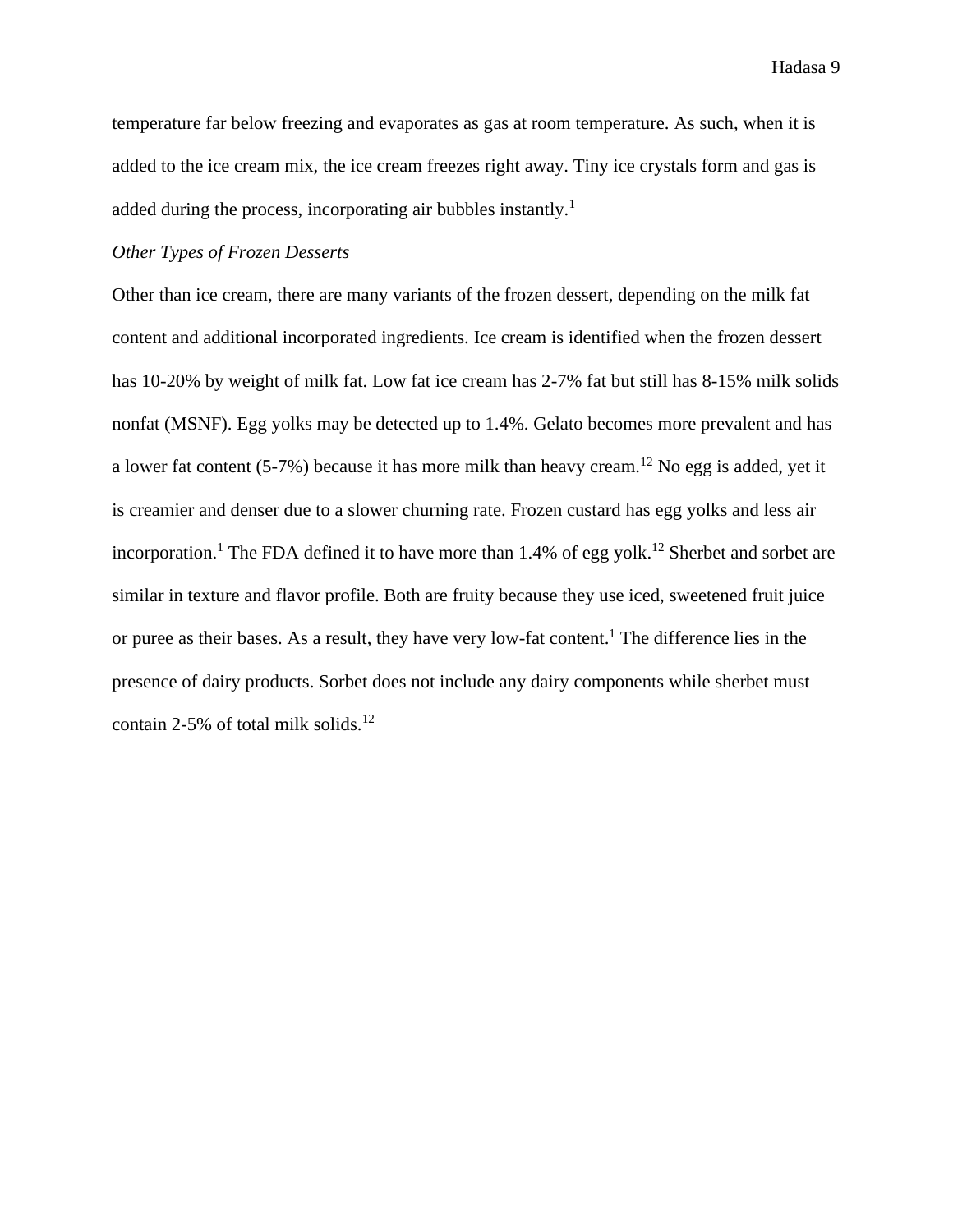#### <span id="page-15-0"></span>**Review of Literature: Artificial Sweeteners and Ice Cream Market**

#### <span id="page-15-1"></span>*Artificial Sweetener Properties*

Sugar substitutes are more and more commonly used in cooking and baking. Also referred to as artificial sweeteners, low-calorie sweeteners, or non-nutritive sweeteners (NNS), they are synthesized sweetening agents that provide more than 200 times the sweetness of sucrose. While the other names refer to specific type of sugar substitute, they are interchangeable for simplicity's sake. NNS are not added in large quantity due to their high intensity sweetness, substantially providing zero calories in total when digested. Some other sugar alternatives do provide lower calories than sugar because of the bodies' inabilities to provide enzymes that can digest and absorb the ingested sweeteners properly, while others are not metabolized at all to give useful energy.<sup>8</sup> The public's concerns are geared towards the taste and structural effects of NNS to typical food and its consumption safety. Bitter aftertaste has been reported; however, the Academy of Nutrition and Dietetics demonstrated no adverse effects of NNS consumption to metabolism and overall health. Its safety is also addressed by the FDA. Before any NNS can be used by the food industry, FDA has tested it over and over with animal subjects and presents to the public regarding each sweetener's safe daily intake level (acceptable daily intake or ADI).<sup>13</sup> Below are some FDA-approved NNS that are commonly found in grocery stores.

**Saccharin/Sweet'N Low®.** Typically identified with the pink packets, Saccharin is commercially created from toluene, a benzene ring, and chlorosulfonic acid. The reaction yields an intensely sweet taste.<sup>14</sup> Saccharin is about 300 times sweeter and is heat stable.<sup>15</sup> A metallic aftertaste is commonly reported, and it has been demonstrated that the bitter taste receptors on the tongue are activated. One study identified activation of another nerve receptor responsible for metallic taste sensation. These mechanisms account for the bitter and metallic taste of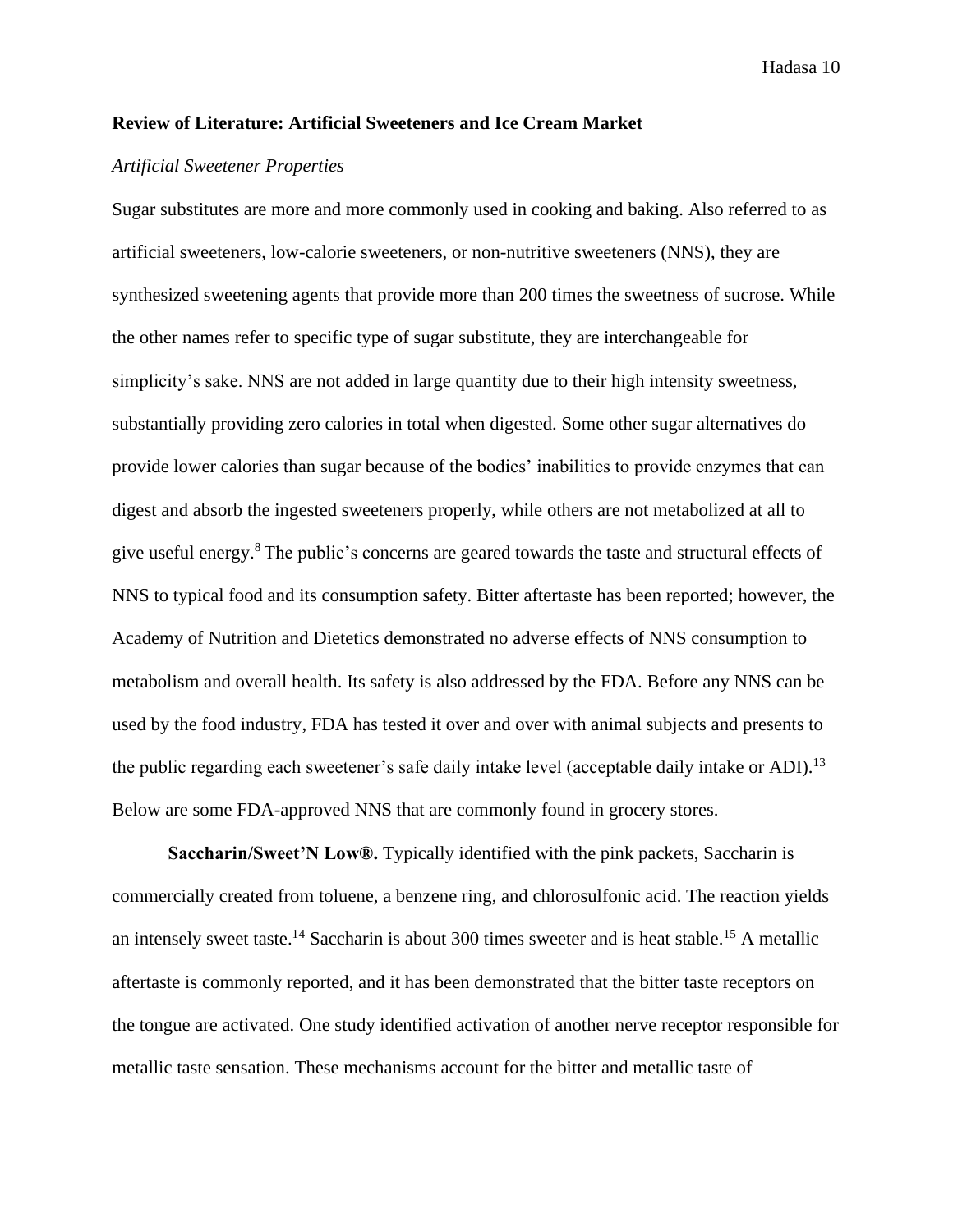Saccharin.<sup>14</sup> It is also the one NNS that caused the cancer controversy in the 1970s. However, in 2000, the many human studies have concluded that the NNS was not a potential carcinogen.<sup>16</sup> ADI for Saccharin is 5 mg/kg body weight (BW) or about 45 packets per day.<sup>17,18</sup> It provides slightly less than 4 kilocalories (kcal) per gram.<sup>19</sup>

**Aspartame/Nutrasweet®/Equal®.** Aspartame is made up of two amino acids, aspartic acid and phenylalanine. Since it can be metabolized, it does provide calories in high doses. One gram of aspartame contains 4 kcal;<sup>19</sup> however, it is 200 times sweeter. Consequently, consumers only use a fraction of a gram, and thus, the total calories do not matter as much. Aspartame becomes a concern for those who are diagnosed with phenylketonuria, a genetic disorder that causes phenylalanine to build up to harmful levels in the body. Therefore, its blue packets must have a warning message regarding its phenylalanine content.<sup>10</sup> One of the downsides is this NNS is not heat stable.<sup>16</sup> ADI for Aspartame is 50 mg/kg BW or about 75 packets per day.<sup>17,18</sup>

**Acesulfame Potassium (Acesulfame-K)/Sweet One®**. Acesulfame Potassium is derived from salt combined with acetoacetic acid.<sup>10</sup> Similar bitter taste receptors stimulation to Saccharin is revealed, which contributes to the off taste of Acesulfame-K.<sup>14</sup> Due to its stability in heat, it is typically used in frozen desserts and baked goods. It is about 200 times sweeter.<sup>16</sup> The ADI is 15 mg/kg BW or about 23 packets per day.<sup>17,18</sup>

**Sucralose/Splenda®.** The only NNS made from sucrose is sucralose, in which three hydroxyl groups are substituted with chlorines.<sup>15</sup> It is 600x sweeter, heat stable, and typically sold with a blend containing bulking agents.<sup>10</sup> ADI for Sucralose is 5 mg/kg BW or about 23 packets per day.17,18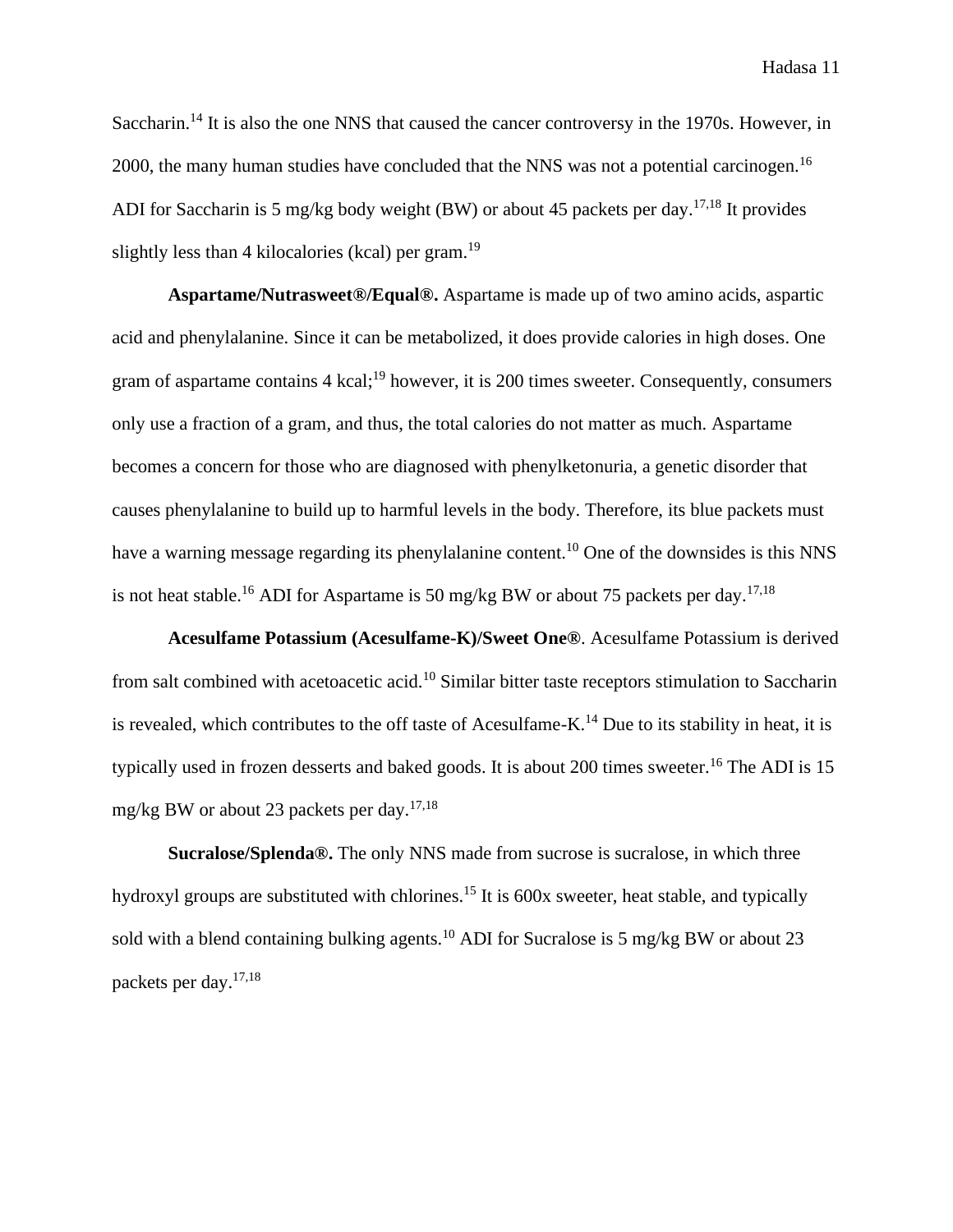**Neotame/Newtame®.** A more recently approved NNS is neotame, the sweetest artificial sweetener as it can be 7000-13,000 times sweeter than sugar.<sup>10</sup> The ADI is 0.10 mg/kg BW or about 23 packets per day.<sup>17,18</sup> It also has nutritive values.<sup>19</sup>

**Steviol glycosides/Stevia®.** One of the natural NNS is Stevia®, which is extracted from *Stevia rebaudiana* Bertoni leaves, native to South America. They are 300x sweeter and usually combined with sugar alcohol. Stevia® usually has a bitter aftertaste but is heat-resistant, perfect for baking.<sup>8</sup> ADI for Stevia<sup>®</sup> is 4 mg/kg BW or about 9 packets per day.<sup>18</sup>

**Tagatose**. Tagatose is a fructose isomer. Its only concern is for those who have fructose metabolism issues. Its most common use is for sugar alternative in ice cream.<sup>15</sup>

**Luo Han Guo/Monk Fruit.** Another natural source of NNS is luo han guo, a small green fruit from Asia.<sup>15</sup> Mogrosides, the compound responsible for sweetness in monk fruits, are abundant in the fruit extract. The extract is 100 to 250 times sweeter than table sugar.<sup>16</sup> The ADI is unknown.<sup>18</sup>

**Sugar alcohol.** Sugar alcohol is another sugar alternative commonly used in the healthconscious ice cream brands, such as Halo Top. Structurally, it is similar to sucrose but contains alcohol molecules. It does not belong to the NNS category because the body can still digest and absorb it, but in a slower and poor manner.<sup>8</sup> As such, sugar alcohol provides less than 4 calories per gram but may have a laxative effect or cause other gastrointestinal symptoms in large quantity. The alcohol functional group carries water-holding properties.<sup>18</sup> Additionally, incomplete absorption of these molecules prompts the gut microbiome to digest the leftover sugar alcohols, leading to fermentation. The products of fermentation are gases that bring about digestive disturbances.<sup>20</sup> It is not as sweet as sucrose, providing only up to 90% sweetness.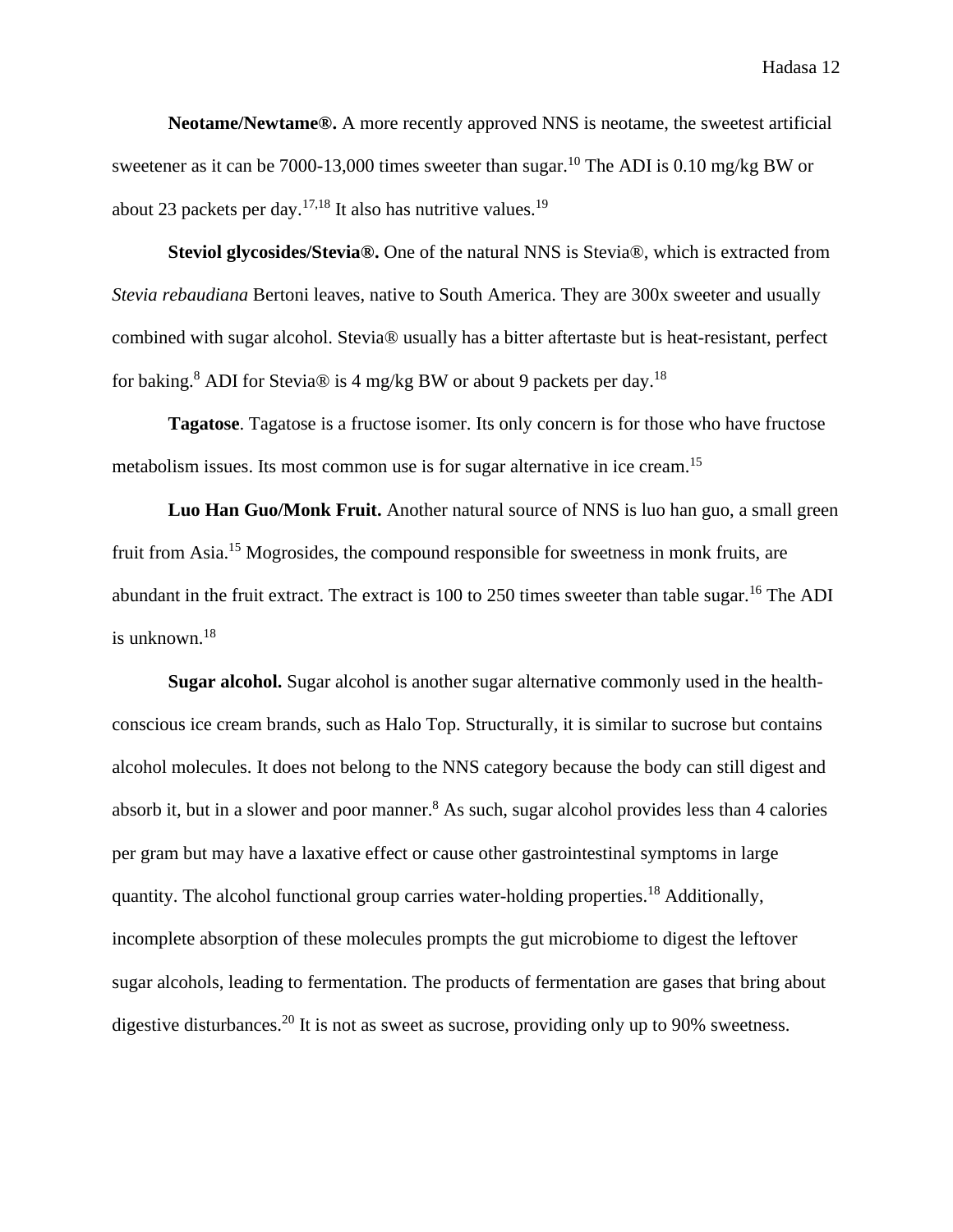Concerns arise due to the structural effect it has to final food product but can be compensated when paired with other NNS and bulking agents.<sup>13</sup>

Erythritol is quite prevalent in the world of frozen desserts. It is stable in heat and extreme pH environments without giving a distinct aftertaste. It is also the most well-tolerated sugar alcohol when compared to the other types. After its rapid absorption in the small intestine, the excess is excreted in urine. $20$ 

#### <span id="page-18-0"></span>*Health Effects of Artificial Sweeteners*

While companies advertised the sugar alternatives in a positive light, the public perception of artificial sweeteners is negative. Due to the emerging research linking NNS with health risk in animals, many became apprehensive with sweeteners affecting obesity, cancer, and other health problems despite FDA approval on their safety.<sup>21</sup> Lower acceptance of NNS is attributed to the "artificial-ness" of NNS, while approval of natural NNS, such as Stevia®, is found to be higher.<sup>22</sup> A 2021 survey reported that food and beverages sweetened with Stevia® or monk fruit sweetener were more likely to be consumed than those with other low-calorie sweeteners.<sup>23</sup> Lack of knowledge in regulations by FDA contribute to the negative perception of artificial sweeteners as well.<sup>22</sup> In addition to safety, skepticism on NNS health benefits remained high.<sup>21</sup>

Many health concerns about NNS are regarding its impact on gut health and whether its efficacy in weight reduction is valid and reliable. The quantity and composition of gut microbiota affects physiological functions such as immunity, gastrointestinal motility, vitamin production, and metabolism of nutrients and drugs. Several studies in rats detected a shift of microbiome that negatively alters glucose metabolism with high consumption of NNSs. However, studies with human subjects and other clinical trials concluded insufficient evidence to support beneficial or adverse effects of NNS on gut microbiome and metabolism function.<sup>19</sup>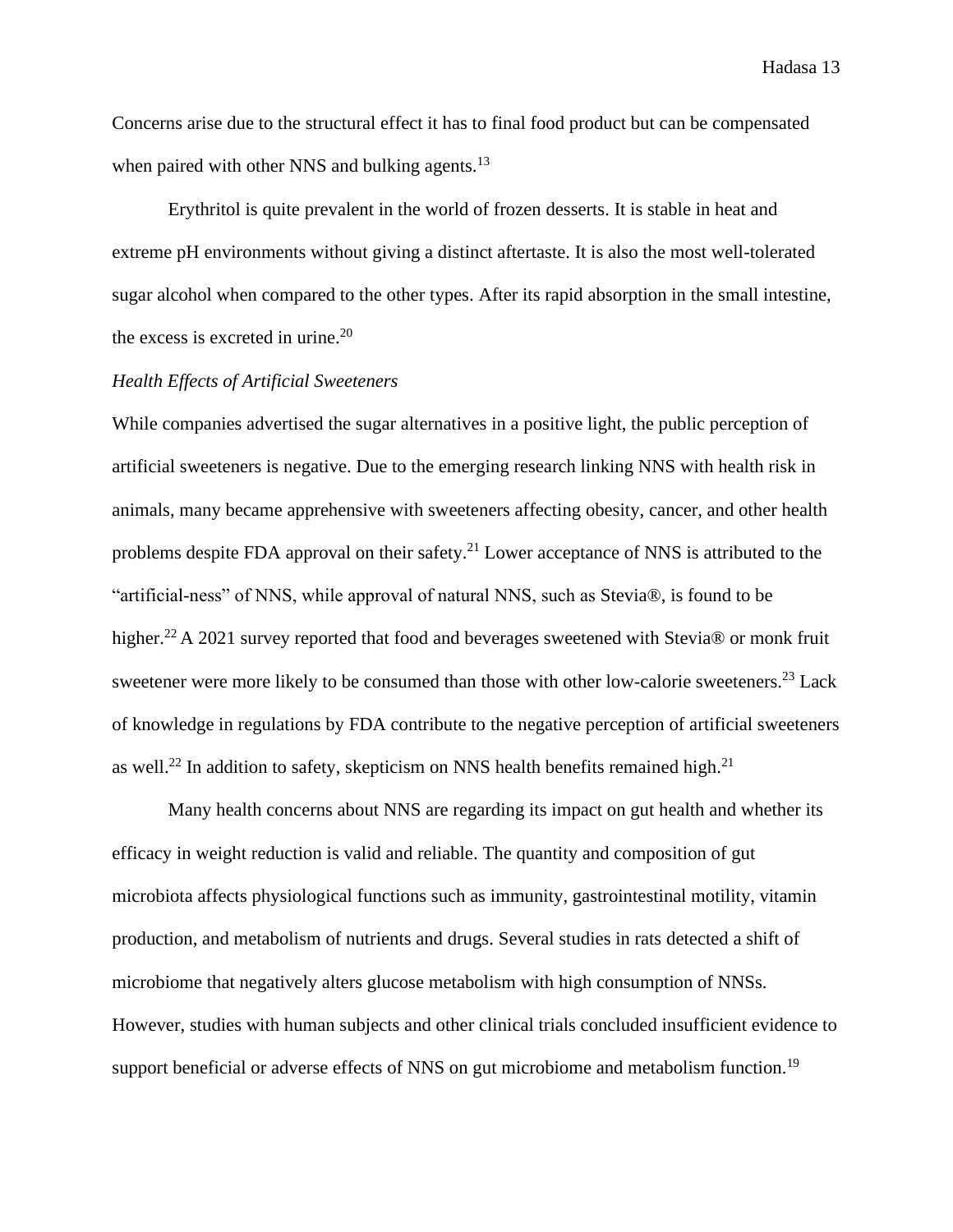Moreover, while causality of artificial sweeteners and weight gain could be ruled out, behavioral variables must be considered. One suggestion is that if sweet taste—from NNS—is psychologically associated with low caloric density, overeating may occur. The risk factors for obesity and diabetes epidemic are more associated with attitudes on food, rather than the actual food consumption.<sup>22</sup>

The other side of the dilemma argues for the health benefits of low calorie and low sugar ice cream, along with its compatibility with diabetes. About 10.5% of the population (34.2 million) was diagnosed with diabetes.<sup>24</sup> The three percent increase of diabetes diagnosis in the past two decades became a large health concern in the public health field. Obesity has also increased at the same time as weight gain behaviors became more prevalent. The most recent Centers for Disease Control and Prevention data showed that US obesity prevalence was 42.4%.<sup>25</sup> Pellegrini et al. observed that high sweet consumptions were significantly associated with adverse weight and body mass index (BMI) changes.<sup>26</sup> The pandemic in 2020 exacerbated unhealthy behaviors: low activity levels, increased snacking behaviors, and high processed food consumptions. Diabetes and obesity have adverse effects on overall health and comorbidity, such as heart disease and other metabolic disorders. Poor health status then has domino effects on mental health, stress, and other life aspects.<sup>27-29</sup>

While the intake of added sugar has decreased since 2000, it is still higher than the dietary guidelines created by the government.<sup>13</sup> The guidelines recommended that intake of added sugar to not exceed 10% of the calorie intake, which is different for each individual. Using the standard 2000 kcal diet,  $10\%$  is 200 kcal or about 12 teaspoons of added sugar.<sup>30</sup> The most recent National Health and Nutrition Examination Survey found that on average, people in the US consumed added sugar that totaled in 12.7% of their recommended calorie intake. On the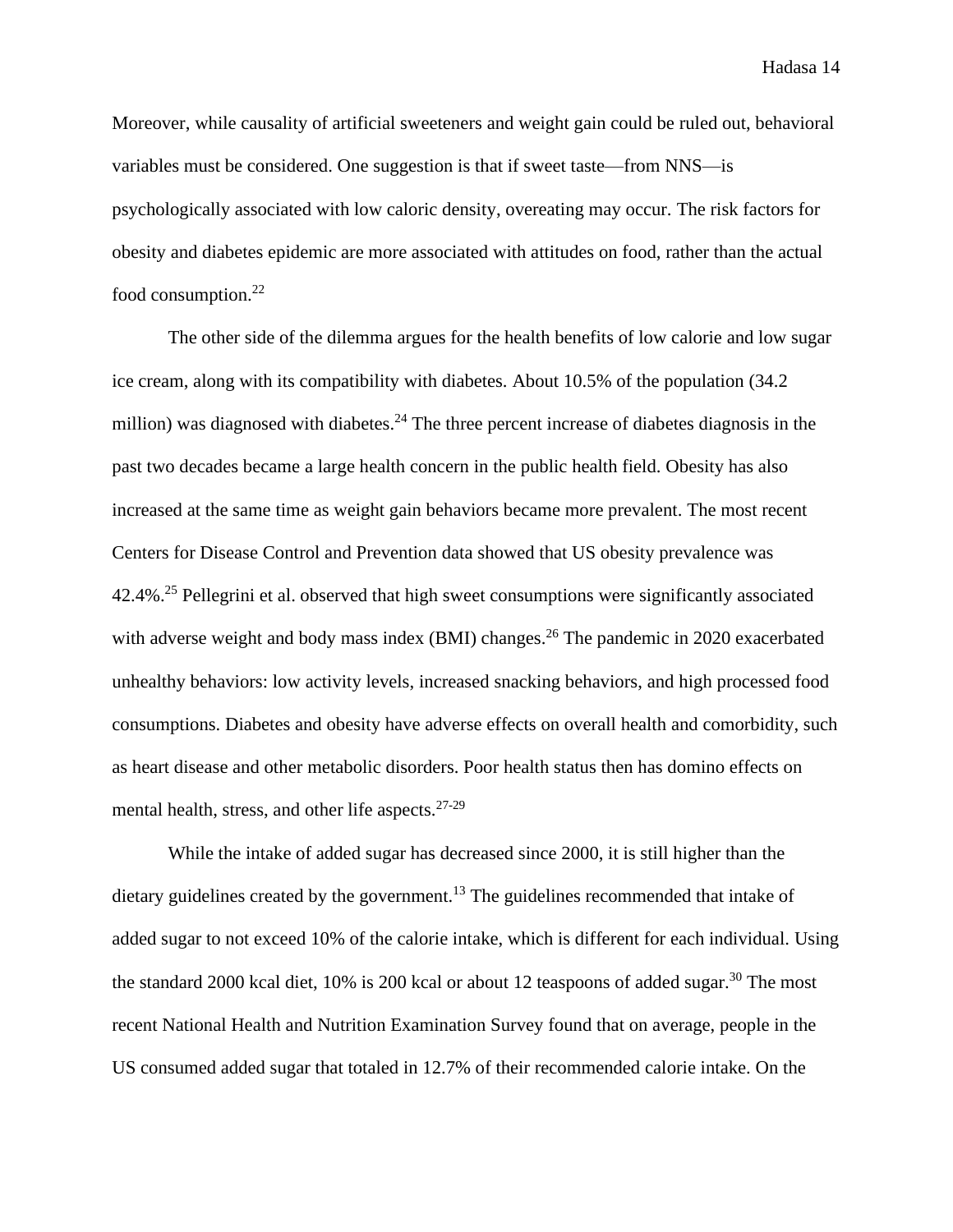other hand, the American Diabetes Association stated that NNS caters to people with diabetes well, since it can reduce overall calorie content, play a role in overall healthful diet, and most importantly, does not affect glycemic response.<sup>31</sup> Additionally, people with higher BMI tend to perceive high health benefits of NNS than normal BMI. The marketing strategies developed suggest that education for consumers might help to withstand misleading information. A simple and easily accessible evidence-based messages could be effective in bringing neutral opinions regarding NNS. 22

The current trend exhibits expanded awareness of health status. As disposable income and organizations grew, health consciousness also grew. People become more engaged in searching for accurate health information and in undertaking health actions. Forbes observed consumer trends of enthusiasm in sharing knowledge on food quality and balanced diet.<sup>32</sup> The innovations in food science and technology played a factor for food choice motivation as well as government encouragements. The push for healthier goals and restrictions on unhealthy food by the federal government contribute to the trend.<sup>33,34</sup> Simmons National Consumer Survey reported that 291.09 million Americans or about 88% of United States (US) population consumed frozen dessert in 2020.<sup>35</sup> According to International Dairy Foods Association, Americans reported vanilla as their top favorite ice cream flavor.<sup>38</sup> The trend to find healthier and cleaner food products led to the development of ice cream that is low calorie, low sugar, plant-based, high protein, or any other produce that provide health benefits yet still delicious. This was reflected in an almost 50% rise in low sugar ice cream market.<sup>33,36-39</sup> Halo Top brand dominated the healthy ice cream sale, gaining popularity in 2018.<sup>39-41</sup> The brand contained only 280-370 calories for pint-size tub through the use of sugar substitutes. However, it received a significant backlash with the reason that consuming a pint of ice cream encourages people to eat more than the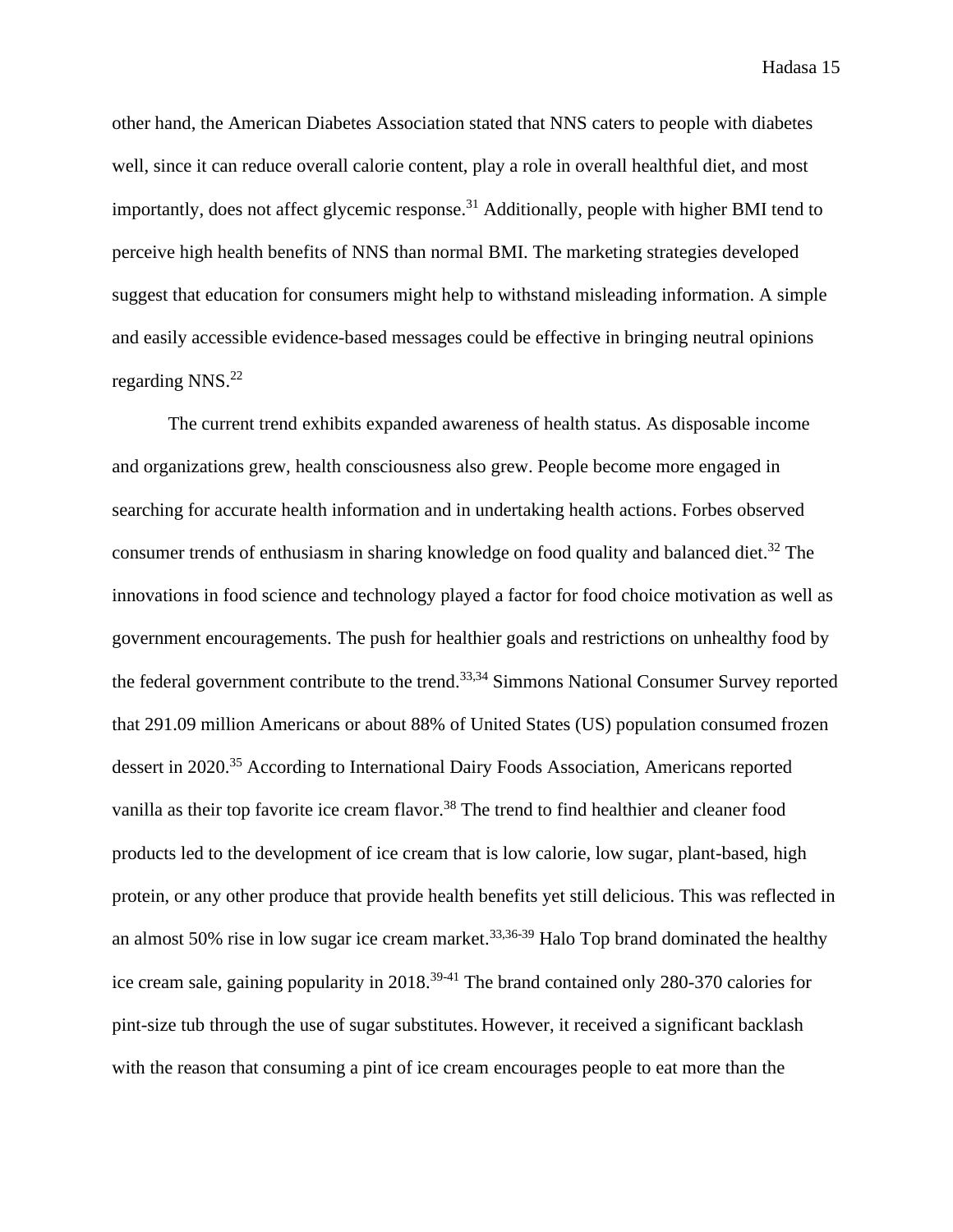recommended serving, distorting the mindset and lifestyle into overriding natural hunger and fullness cues along with reinforcing dependence on processed foods. $37,40,41$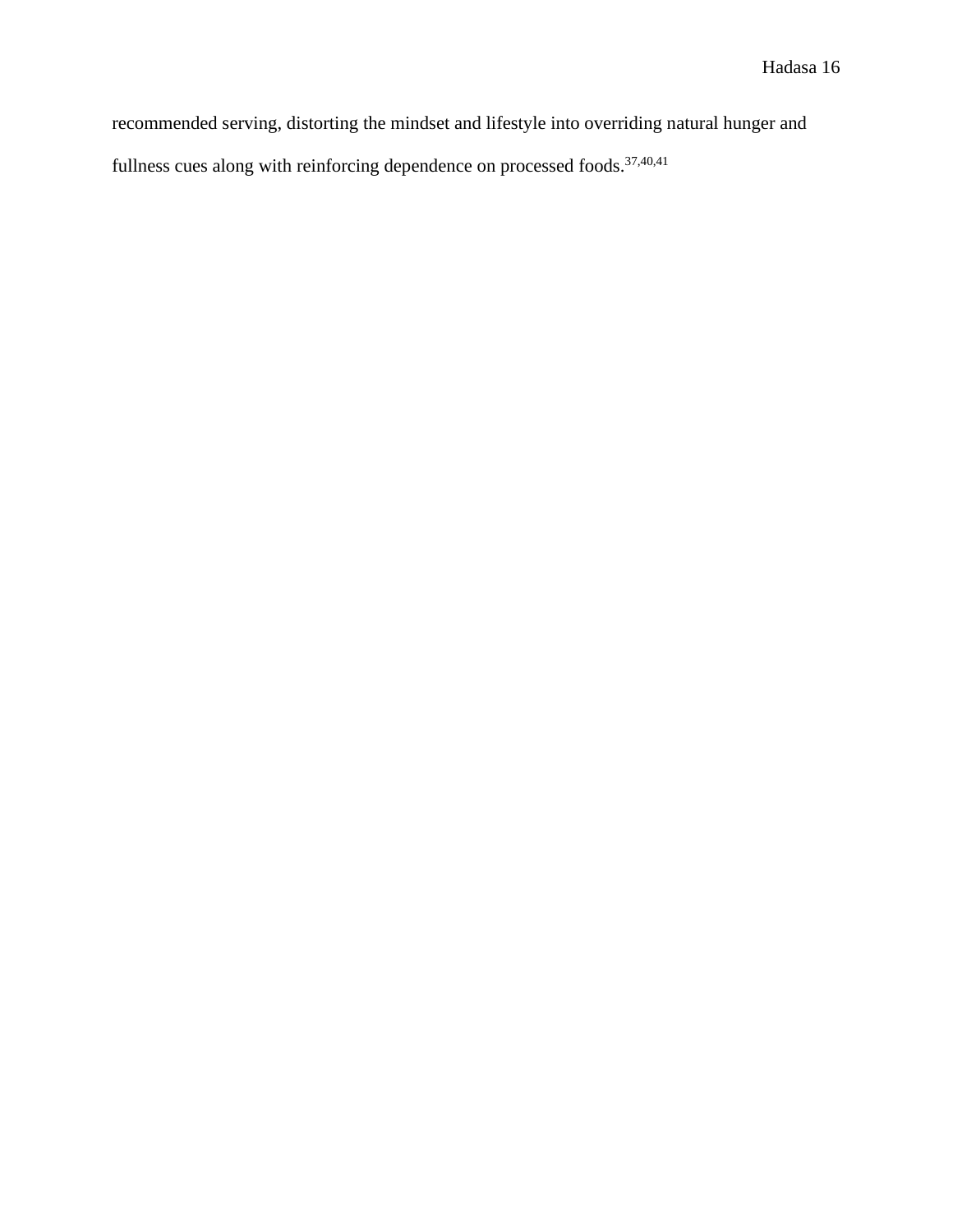#### <span id="page-22-0"></span>**Thesis Statement**

The increasing health concerns have led to variations of ice cream to purchase. While many are marketed as "healthy", the actual health effects need to be assessed. At the same time, foods' chemical components and physical properties appeal to the senses and motivate people to eat and enjoy it. Investigating differences on properties of ice cream made with different sweeteners and consumers' preferences of the alternative ice cream will provide the food industry and researchers with beneficial information regarding ice cream developments—whether the lowcalorie, low-sugar ice cream worth the sensory and financial sacrifices. The purpose of the research then is to examine the community's opinion on vanilla ice cream made with different sweeteners using quantitative descriptive analysis sensory assessment.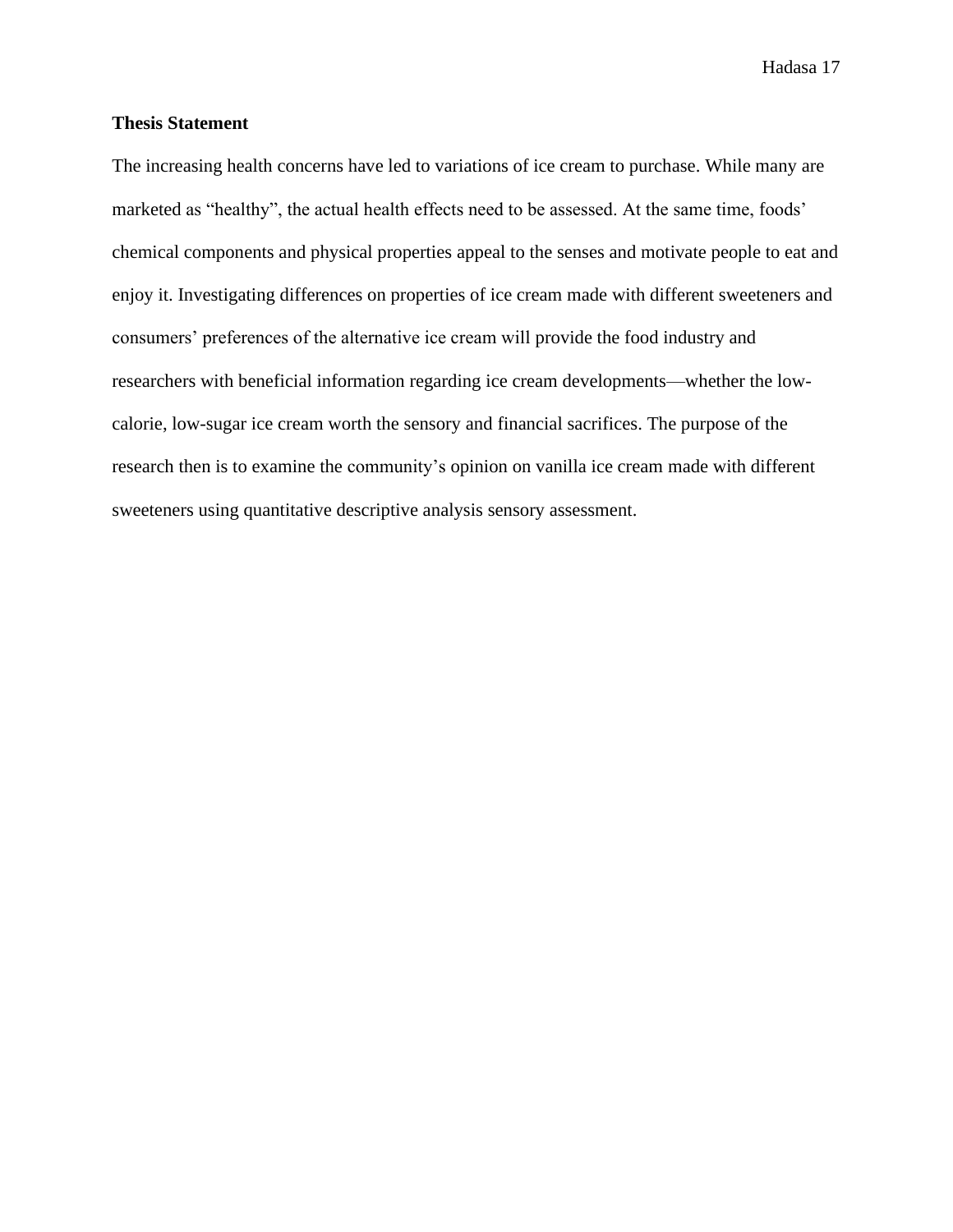#### <span id="page-23-0"></span>**Methods**

#### <span id="page-23-1"></span>*Ice Cream Mix Preparation*

<span id="page-23-2"></span>Six ice cream mixes were prepared. Each was based off a recipe titled *How to Make Vanilla Ice Cream* by allrecipes.com, which only asked for granulated sugar, heavy whipping cream, whole milk and vanilla extract, yielding four servings. The control ice cream mix followed the recipe exactly: milk, cream, sugar, and salt were heated and continuously stirred until all the solid particles were dissolved. The mixture then was transferred to a container with a lid. Vanilla extract was added before the ice cream was cooled in the fridge overnight (more than 12 hours). Every other mixture substituted the granulated sugar with saccharine/Sweet'N Low®, aspartame/Equal®, sucralose/Splenda®, Stevia®, or monk fruit sweetener. Saccharin, aspartame, and sucralose were in packets. The equivalent of ¾ cup of sugar was 16 packets. Stevia® and monk fruit sweetener were 1:1 ratio substitute to sugar, and therefore the measurement of  $\frac{3}{4}$  cup was kept the same. Three mixtures were manufactured at a time. The same saucepans to heat up the three mixtures were washed and dried before being used again for the last three mixtures. The recipe for each mixture is shown in Table 1. After the overnight refrigeration at 4°C, the mixes were churned with Hamilton Beach® 4 Quart Collapsible Bucket Ice Cream and Custard Maker. After 25-30 minutes of churning, the mixture was then returned to its container and stored in the freezer for the final freezing process. The whole preparation started two nights before the testing day. All ice cream samples for the evaluation were prepared in Nutrition and Dietetics Food Science Lab at Ouachita Baptist University (OBU).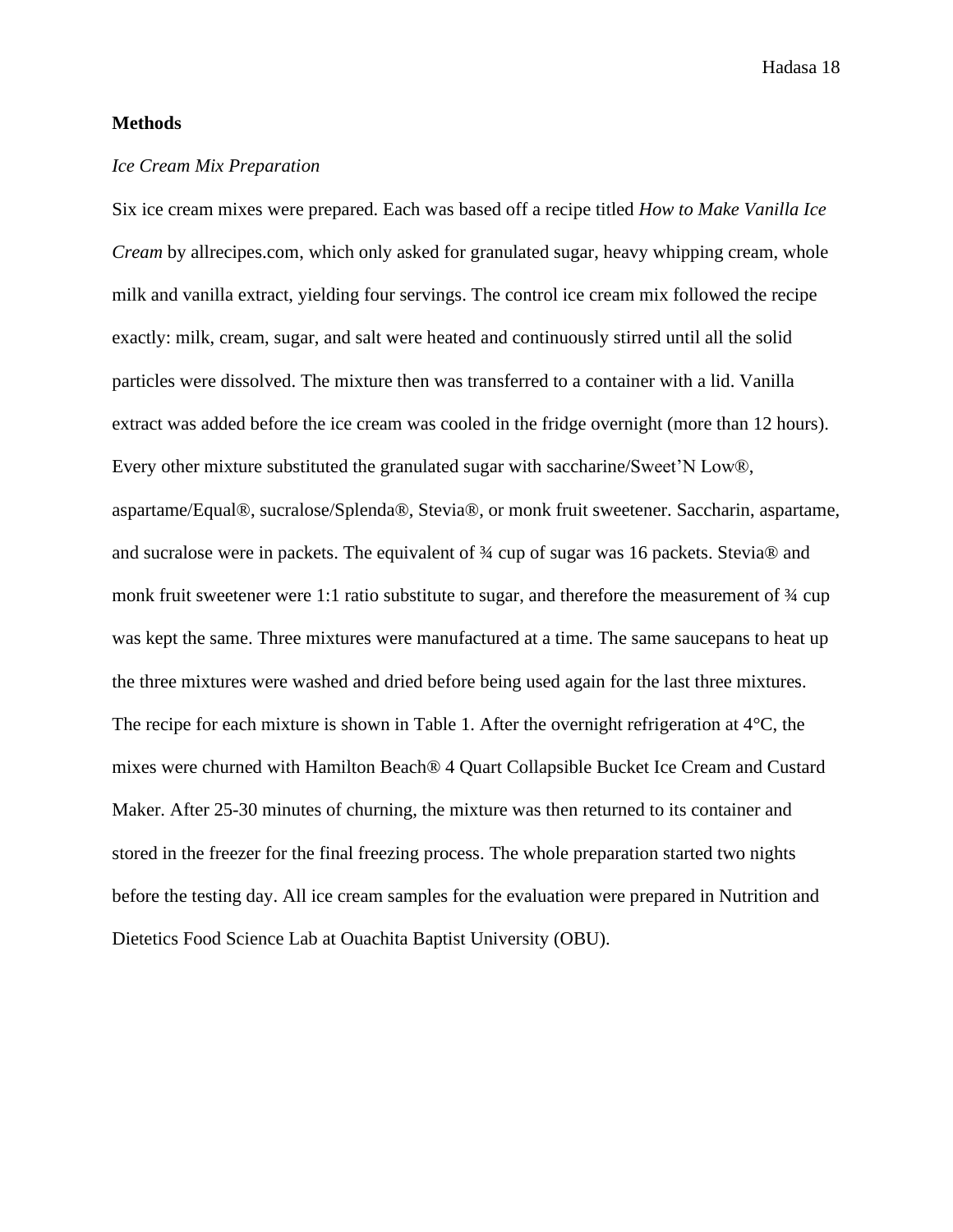**Table 1. Ice Cream Formula Used for Sensory Evaluation of Ice Cream Made with Sugar Alternatives.**

| <b>Ingredients</b> | <b>Control</b>    | <b>Sample</b> | <b>Sample</b> | <b>Sample</b>                                                                         | <b>Sample</b>    | <b>Sample</b>    |  |  |  |  |
|--------------------|-------------------|---------------|---------------|---------------------------------------------------------------------------------------|------------------|------------------|--|--|--|--|
|                    | (Sugar)           | with          | with          | with                                                                                  | with             | with             |  |  |  |  |
|                    |                   | Sweet'N       | <b>Equal®</b> | <b>Splenda®</b>                                                                       | <b>Stevia®</b>   | <b>Monk</b>      |  |  |  |  |
|                    |                   | <b>Low®</b>   |               |                                                                                       |                  | Fruit            |  |  |  |  |
|                    |                   |               |               |                                                                                       |                  | <b>Sweetener</b> |  |  |  |  |
| Sweetening         | $\frac{3}{4}$ c.  | 16 packets    | 16 packets    | 16 packets                                                                            | $\frac{3}{4}$ c. | $\frac{3}{4}$ c. |  |  |  |  |
| Agent              |                   |               |               |                                                                                       |                  |                  |  |  |  |  |
| Heavy              | 1 c.              |               |               |                                                                                       |                  |                  |  |  |  |  |
| Whipping           |                   |               |               |                                                                                       |                  |                  |  |  |  |  |
| Cream              |                   |               |               |                                                                                       |                  |                  |  |  |  |  |
| Milk               | $2\frac{1}{4}$ c. |               |               |                                                                                       |                  |                  |  |  |  |  |
| Vanilla            | 2 tsp.            |               |               |                                                                                       |                  |                  |  |  |  |  |
| Extract            |                   |               |               |                                                                                       |                  |                  |  |  |  |  |
| Salt               | A pinch           |               |               |                                                                                       |                  |                  |  |  |  |  |
| <b>Directions</b>  |                   |               |               | Stir sugar, salt, cream, and milk into a saucepan over medium-low heat until          |                  |                  |  |  |  |  |
|                    |                   |               |               | sugar has dissolved. Do not boil. Transfer cream mixture to a container. Stir in      |                  |                  |  |  |  |  |
|                    |                   |               |               | vanilla extract and chill for at least 2 hours (overnight is best). Pour the cold ice |                  |                  |  |  |  |  |
|                    |                   |               |               | cream mix into an ice cream maker and follow the manufacturer's directions.           |                  |                  |  |  |  |  |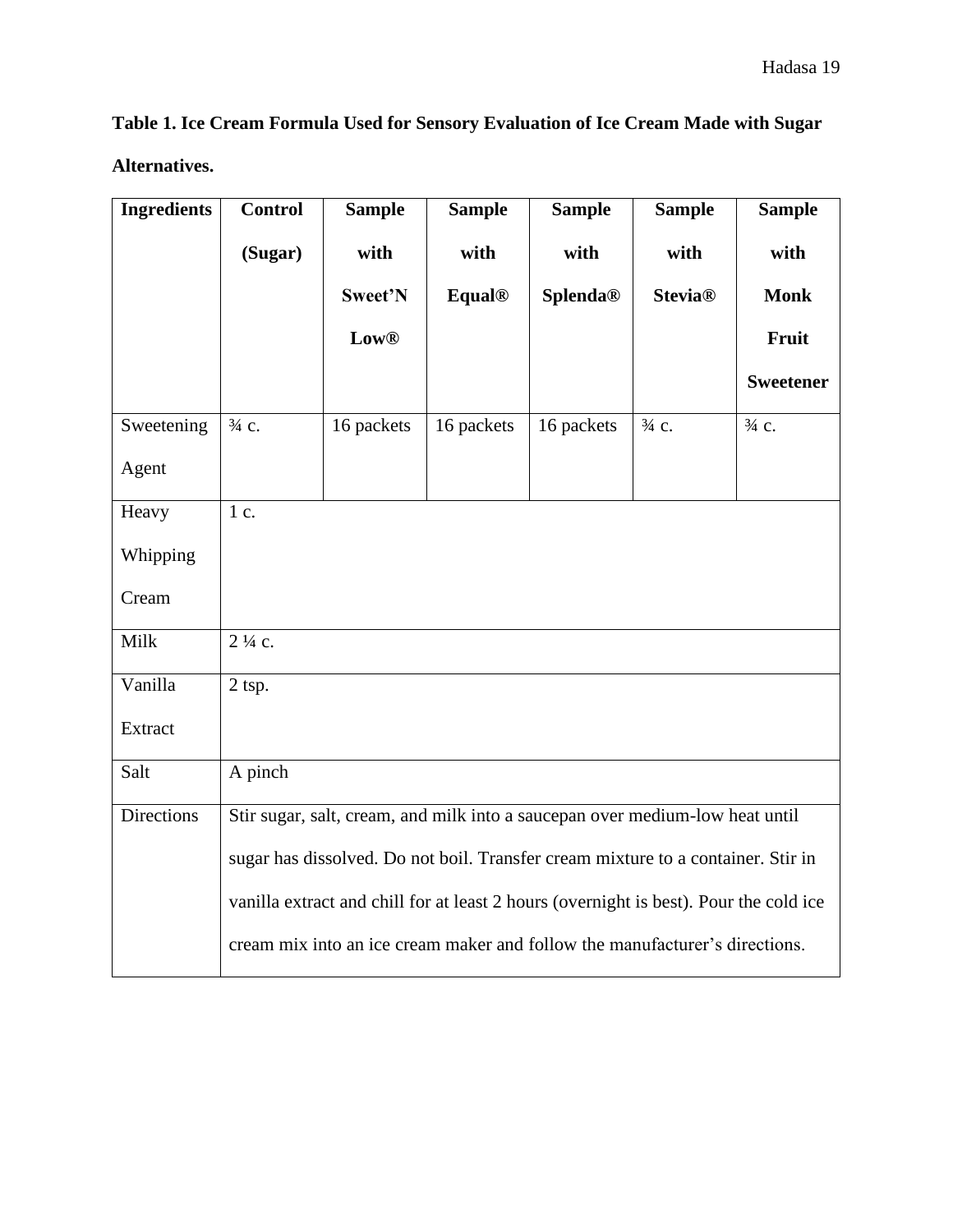#### <span id="page-25-0"></span>*Subjective Evaluation*

Sensory evaluation is a careful analysis of the appearance, aroma, flavor, and texture of a food product, usually performed by trained professionals.<sup>10</sup> On Thursday, March 31, 2022, a sensory evaluation was carried out by a group of random panelists. Each ice cream mixture was roughly portioned out into 45 clear cups. The samples were coded with a 3-digit random number and assessed using a rating scale of 1 to 5 for appearance, texture, flavor, and acceptability. Three attributes were assigned to each score (Table 2). Iciness characteristic referred to the grittiness of the overall ice cream sample when bitten or chewed in the mouth. Meanwhile, softness, or the lack thereof, referred to the ease in scooping the ice cream with a spoon. Ice cream samples with Stevia® was represented by the code 611, Equal® by 454, control/sugar by 097, Splenda® by 276, Sweet'N Low® by 323, and monk fruit sweetener by 951. The scorecard and taste test were approved by the OBU Institutional Review Board.

<span id="page-25-1"></span>**Table 2. Scorecard Handed to Panelists for the Sensory Evaluation of Ice Cream Made with Sugar Alternatives.**

| <b>Characteristics</b> | <b>Sample Number</b> |     |     |     |     |     |  |  |
|------------------------|----------------------|-----|-----|-----|-----|-----|--|--|
|                        | 611                  | 454 | 097 | 276 | 323 | 951 |  |  |
| <b>Color</b>           |                      |     |     |     |     |     |  |  |
| $1 =$ Stark white      |                      |     |     |     |     |     |  |  |
| $3 = C$ reamy white    |                      |     |     |     |     |     |  |  |
| $5 =$ Yellow-white     |                      |     |     |     |     |     |  |  |
| <b>Iciness</b>         |                      |     |     |     |     |     |  |  |
| $1 =$ Smooth, Creamy   |                      |     |     |     |     |     |  |  |
| $3 = Icy$              |                      |     |     |     |     |     |  |  |
| $5 =$ Too icy/gritty   |                      |     |     |     |     |     |  |  |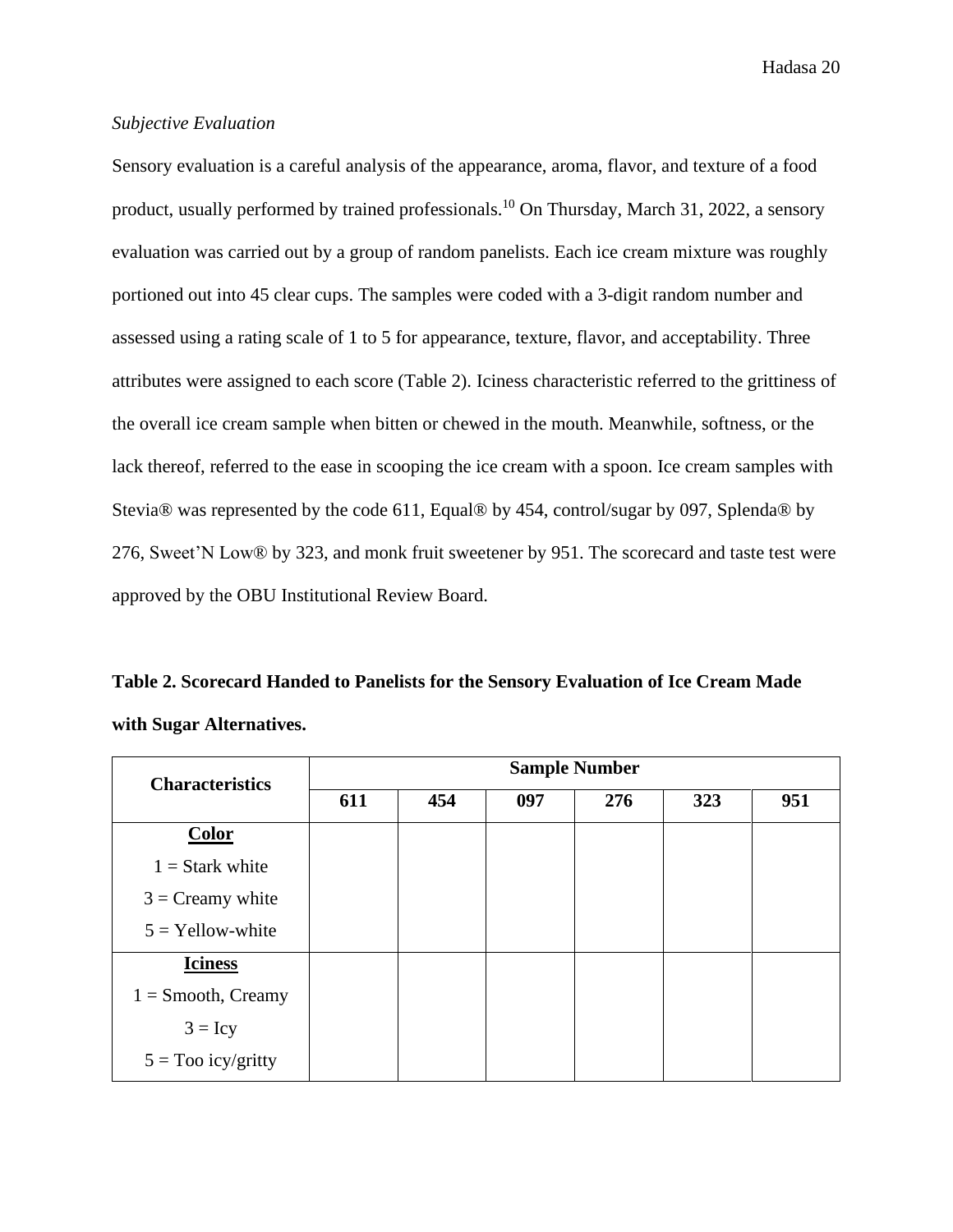**Table 2.** *cont.*

| <b>Softness</b>              |  |  |  |
|------------------------------|--|--|--|
| $1 =$ Mushy                  |  |  |  |
| $3 = Soft$                   |  |  |  |
| $5 = Hard$                   |  |  |  |
| <b>Texture Acceptability</b> |  |  |  |
| $1 = Not acceptable$         |  |  |  |
| $3 = Acceptable$             |  |  |  |
| $5 = \text{Very acceptable}$ |  |  |  |
| <b>Sweetness</b>             |  |  |  |
| $1 = Not$ sweet              |  |  |  |
| $3$ = Pleasantly sweet       |  |  |  |
| $5 = Too$ sweet              |  |  |  |
| <b>Aftertaste</b>            |  |  |  |
| $1 = No$ aftertaste          |  |  |  |
| $3 =$ Slight aftertaste      |  |  |  |
| $5 =$ Distinct aftertaste    |  |  |  |
| <b>Flavor Acceptability</b>  |  |  |  |
| $1 = Not acceptable$         |  |  |  |
| $3 = Acceptable$             |  |  |  |
| $5 = \text{Very acceptable}$ |  |  |  |

<span id="page-26-0"></span>Participants were recruited randomly through an invitation email sent to all students. Scorecards and informed consent were handed out. Informed consents were collected before the test was conducted. Briefings on the proper method for sampling ice cream as well as explanation of subjective evaluation testing were communicated before the participants were presented with the six samples. They were allowed to sample in a sequence of their choosing. *Statistical Analysis*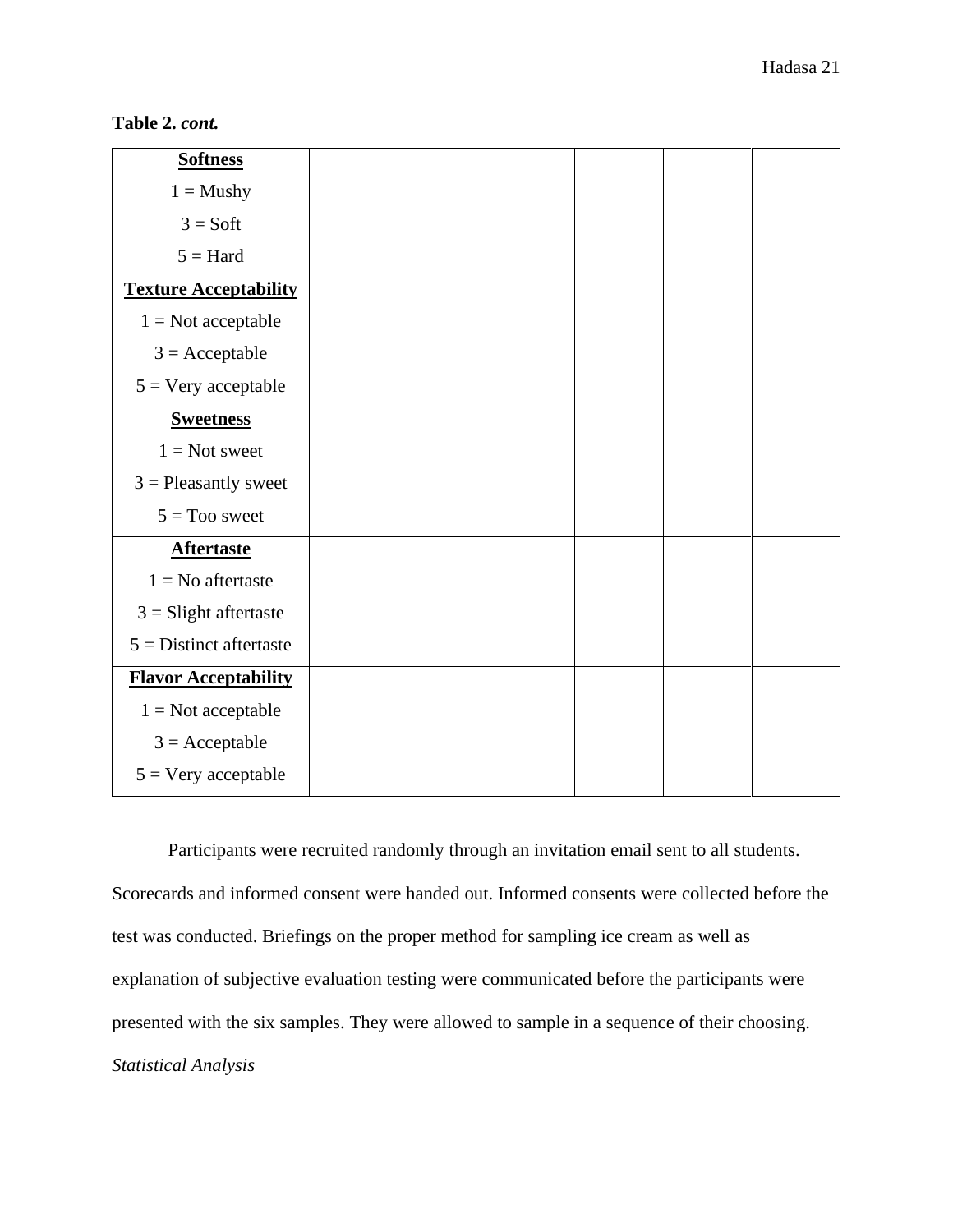A total of 43 scorecards were collected. One scorecard was not included in the statistical analysis due to incomplete scoring. The data from the scorecards were then inputted to Microsoft Excel® for further analysis. Descriptive statistics as well as one-way analyses of variance (ANOVA) and Tukey's honestly significant difference (HSD) test were conducted. Results were considered significant for *p*<0.05. Nutrient analysis was assessed using MyFitnessPal® online application. All the ingredients were added, and the total value of a nutrient was then divided into four for the recipe suggested for four servings.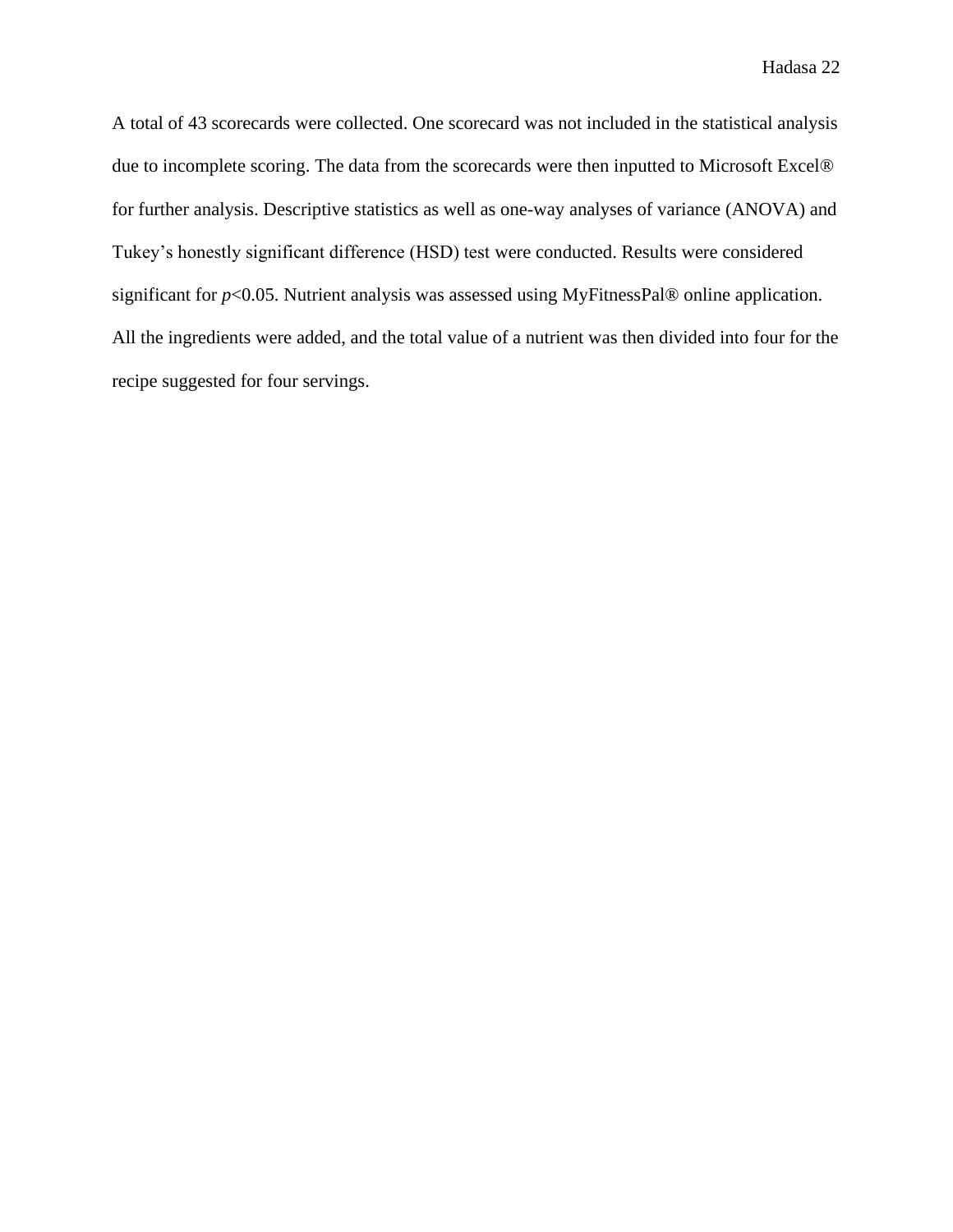#### <span id="page-28-0"></span>**Results**

One-way ANOVA of F (5,246) reached significance, *p<*0.001, on all characteristics evaluated except for color (Table 3). Each of the sample has a rather creamy off-white color as indicated by the mean scores: ice cream with sugar was 3.05, with Stevia® 2.98, with monk fruit 2.79, with Sweet'N Low® 2.74, with Splenda® 2.64, and with Equal® 2.52.

The sensory evaluation displayed that the ice cream made with Stevia® and Splenda® led the way for highest scores in iciness (3.60 and 3.48 respectively) and softness (3.33 and 3.31 respectively). The higher scores meant quite icy and hard textures of these samples. Additionally, Tukey's HSD test indicated significant difference (*p*<0.05) between every pairing with control samples for iciness. For softness attributes, Tukey's HSD test only reached significant for pairings between the control sample and Stevia® or Splenda®. Despite so, texture acceptability was only positively indicated for the samples made with regular sugar and Equal® as demonstrated by Tukey's HSD test, which showed significant differences on the pairings between sugar and every other NNS except Equal®. Additionally, about 76% of participants rated the texture as acceptable or better for Equal® and 90% of participants rated similarly for the control sample. The others had less than ¾ of the participants noting them as acceptable, with monk fruit sweetener having the worst score since almost half of the participants reported not acceptable for texture acceptability.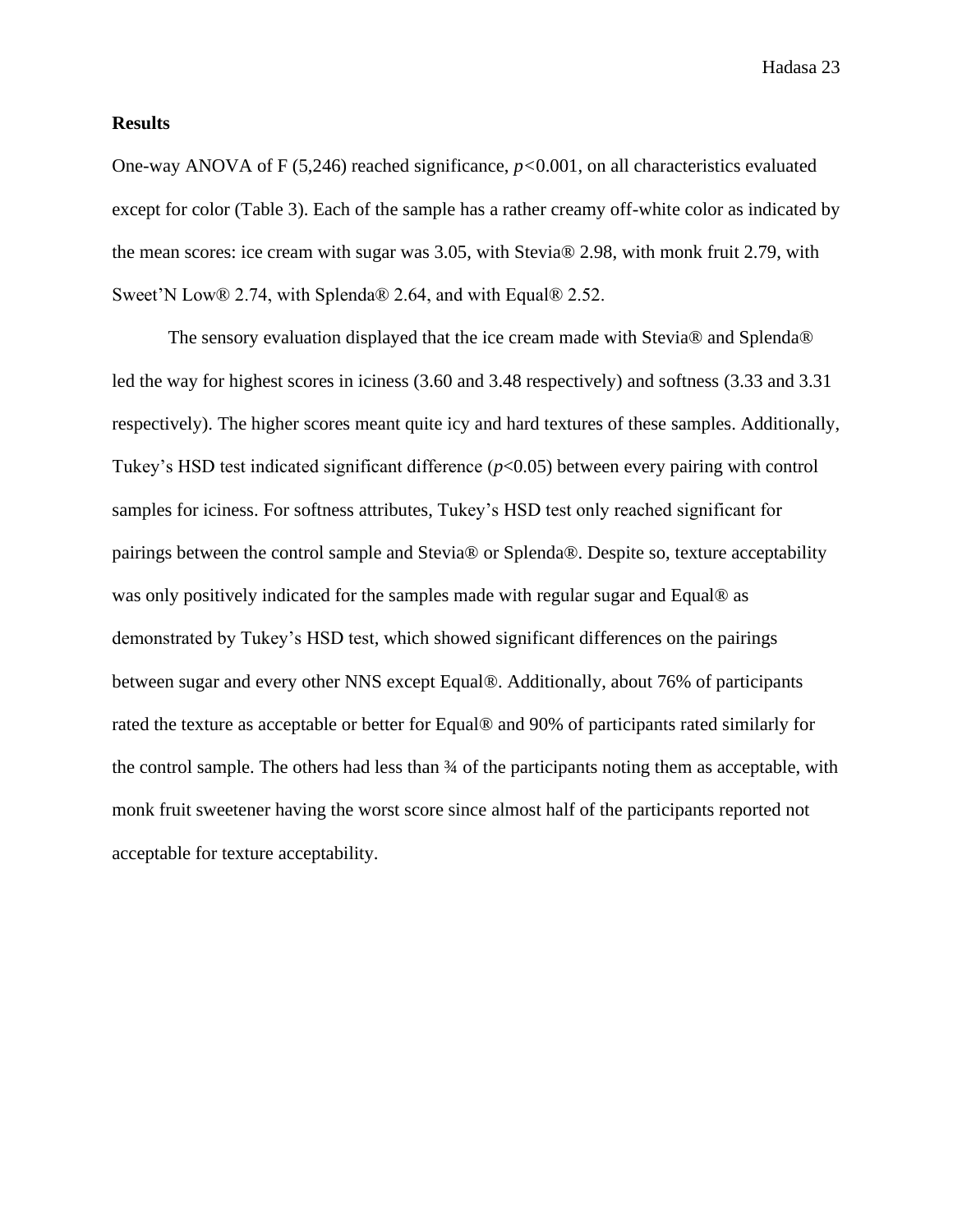<span id="page-29-0"></span>

| <b>Characteristics</b> | <b>Score</b>                | Frequency $(\% )$      |                      |                      |                      |                               |                      |           |
|------------------------|-----------------------------|------------------------|----------------------|----------------------|----------------------|-------------------------------|----------------------|-----------|
|                        |                             | <b>Stevia®</b>         | <b>Equal®</b>        | <b>Sugar</b>         | <b>Splenda®</b>      | <b>Sweet'N</b><br><b>Low®</b> | <b>Monk</b><br>Fruit | F(5, 246) |
|                        | 1 - Stark White             | 12                     | 26                   | 10                   | 24                   | 24                            | 24                   |           |
|                        | $\overline{2}$              | $\overline{2}$         | 5                    | $\overline{2}$       | $\overline{2}$       | 5                             | $\mathbf{2}$         |           |
|                        | 3 - Creamy<br>Off-white     | 74                     | 64                   | 74                   | 67                   | 57                            | 60                   |           |
| Color                  | $\overline{4}$              | $\boldsymbol{0}$       | $\boldsymbol{0}$     | $\overline{2}$       | $\overline{0}$       | $\overline{2}$                | $\overline{0}$       | 1.378     |
|                        | 5 - Yellow<br>White         | 12                     | 5                    | 12                   | $\overline{7}$       | 12                            | 14                   |           |
|                        | Mean $(\pm SD)$             | 2.98<br>$(\pm 1.00)$   | 2.52 (±<br>1.04)     | 3.05<br>$(\pm 0.96)$ | 2.64<br>$(\pm 1.08)$ | 2.74<br>$(\pm 1.21)$          | 2.79<br>$(\pm 1.24)$ |           |
|                        | $1 -$ Smooth,               |                        |                      |                      |                      |                               |                      |           |
|                        | Creamy<br>$\overline{2}$    | 7                      | 43                   | 95                   | 10                   | 31                            | 60                   |           |
|                        |                             | $\boldsymbol{0}$<br>55 | $\overline{2}$       | $\overline{0}$<br>5  | $\overline{0}$<br>57 | $\theta$<br>45                | $\overline{2}$       |           |
| Iciness                | $3 - Icy$<br>$\overline{4}$ | $\overline{2}$         | 40<br>$\overline{2}$ | $\overline{0}$       | $\overline{0}$       | $\overline{2}$                | 14<br>$\overline{0}$ | 21.257*   |
|                        | 5 - Too Icy                 | 36                     | 12                   | $\overline{0}$       | 33                   | 21                            | 24                   |           |
|                        |                             |                        |                      |                      |                      |                               |                      |           |
|                        | Mean $(\pm SD)$             | 3.59<br>$(\pm 1.19)$   | 2.38<br>$(\pm 1.38)$ | 1.10<br>$(\pm 0.43)$ | 3.48<br>$(\pm 1.23)$ | 2.83<br>$(\pm 1.46)$          | 2.26<br>$(\pm 1.70)$ |           |
|                        | $1 -$ Mushy                 | 29                     | 45                   | 55                   | 17                   | 29                            | 48                   |           |
|                        | 2                           | $\overline{0}$         | $\overline{2}$       | 5                    | 5                    | $\theta$                      | $\mathbf{0}$         |           |
|                        | $3 - Soft$                  | 24                     | 50                   | 40                   | 43                   | 55                            | 29                   |           |
| Softness               | 4                           | 5                      | $\boldsymbol{0}$     | $\overline{0}$       | $\overline{2}$       | 5                             | $\mathbf{0}$         | 8.144*    |
|                        | $5 - Hard$                  | 43                     | $\overline{2}$       | $\overline{0}$       | 33                   | 12                            | 24                   |           |
|                        | Mean $(\pm SD)$             | 3.33<br>$(\pm 1.69)$   | 2.12<br>$(\pm 1.09)$ | 1.86<br>$(\pm 0.98)$ | 3.31<br>$(\pm 1.42)$ | 2.71<br>$(\pm 1.27)$          | 2.52<br>$(\pm 1.64)$ |           |

**Table 3. Statistical Analysis of Vanilla Ice Cream Taste Test Scorecards: Frequency Table and One-Way ANOVA Results.** 

\**p<0.05*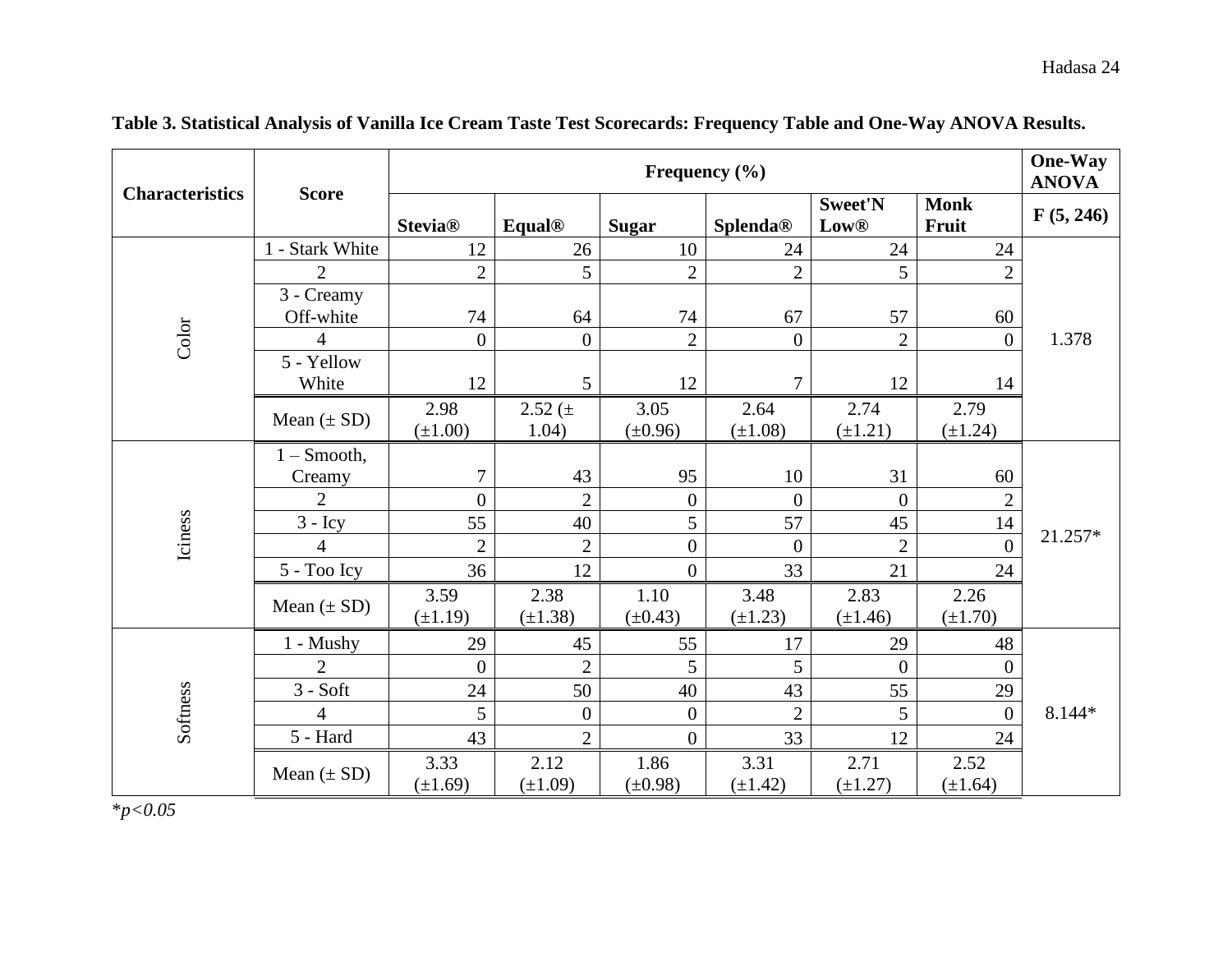| Table 3. cont. |  |
|----------------|--|
|----------------|--|

|                       | $1 - Not$       |                  |                |                  |                 |                |                |         |
|-----------------------|-----------------|------------------|----------------|------------------|-----------------|----------------|----------------|---------|
|                       | Acceptable      | 29               | 21             | 10               | 21              | 24             | 45             |         |
| Texture Acceptability | 2               | $\overline{2}$   | $\overline{2}$ | $\boldsymbol{0}$ | $5\overline{)}$ | 5              | $\overline{0}$ |         |
|                       | 3 - Acceptable  | 67               | 50             | 38               | 57              | 57             | 40             |         |
|                       | 4               | $\boldsymbol{0}$ | $\overline{2}$ | $\overline{2}$   | $\overline{0}$  | $\mathbf{0}$   | $\overline{0}$ | 7.094*  |
|                       | $5 - Very$      |                  |                |                  |                 |                |                |         |
|                       | Acceptable      | $\overline{2}$   | 24             | 50               | 17              | 14             | 14             |         |
|                       |                 | 2.45             | 3.05           | 3.83             | 2.86            | 2.76           | 2.38           |         |
|                       | Mean $(\pm SD)$ | $(\pm 0.99)$     | $(\pm 1.38)$   | $(\pm 1.32)$     | $(\pm 1.26)$    | $(\pm 1.25)$   | $(\pm 1.43)$   |         |
|                       | 1 - Not Sweet   | 57               | 17             | $\boldsymbol{0}$ | 24              | 67             | 17             |         |
|                       | $\overline{2}$  | $\overline{2}$   | $\overline{0}$ | $\overline{0}$   | 5               | $\mathbf{0}$   | $\overline{0}$ |         |
|                       | 3 - Pleasing    | 31               | 79             | 93               | 64              | 24             | 52             |         |
|                       | 4               | $\overline{2}$   | $\overline{2}$ | $\overline{2}$   | $\overline{2}$  | $\overline{0}$ | 5              | 11.242* |
| Sweetness             | 5 - Too Sweet   | 7                | $\overline{2}$ | 5                | 5               | 10             | 26             |         |
|                       | Mean $(\pm SD)$ |                  | 2.74           | 3.12             | 2.60            | 1.86           | 3.24           |         |
|                       |                 | $2(\pm 1.29)$    | $(\pm 0.86)$   | $(\pm 0.45)$     | $(\pm 1.04)$    | $(\pm 1.34)$   | $(\pm 1.32)$   |         |
|                       | $1 - None$      | 12               | 43             | 48               | 24              | 12             | 40             |         |
|                       | $\overline{2}$  | $\overline{0}$   | 5              | 5                | $\overline{2}$  | $\Omega$       | $\overline{2}$ |         |
| Aftertaste            | $3 - S$ light   | 33               | 36             | 43               | 45              | 26             | 43             |         |
|                       | 4               | $\overline{2}$   | $\theta$       | $\boldsymbol{0}$ | $\overline{2}$  | $\overline{0}$ | $\theta$       | 13.738* |
|                       | 5 - Distinct    | 52               | 17             | 5                | 26              | 62             | 14             |         |
|                       |                 | 3.83             | 2.42           | 2.10             | 3.05            |                | 2.45           |         |
|                       | Mean $(\pm SD)$ | $(\pm 1.40)$     | $(\pm 1.47)$   | $(\pm 1.16)$     | $(\pm 1.45)$    | $4(\pm 1.41)$  | $(\pm 1.40)$   |         |

\**p<0.05*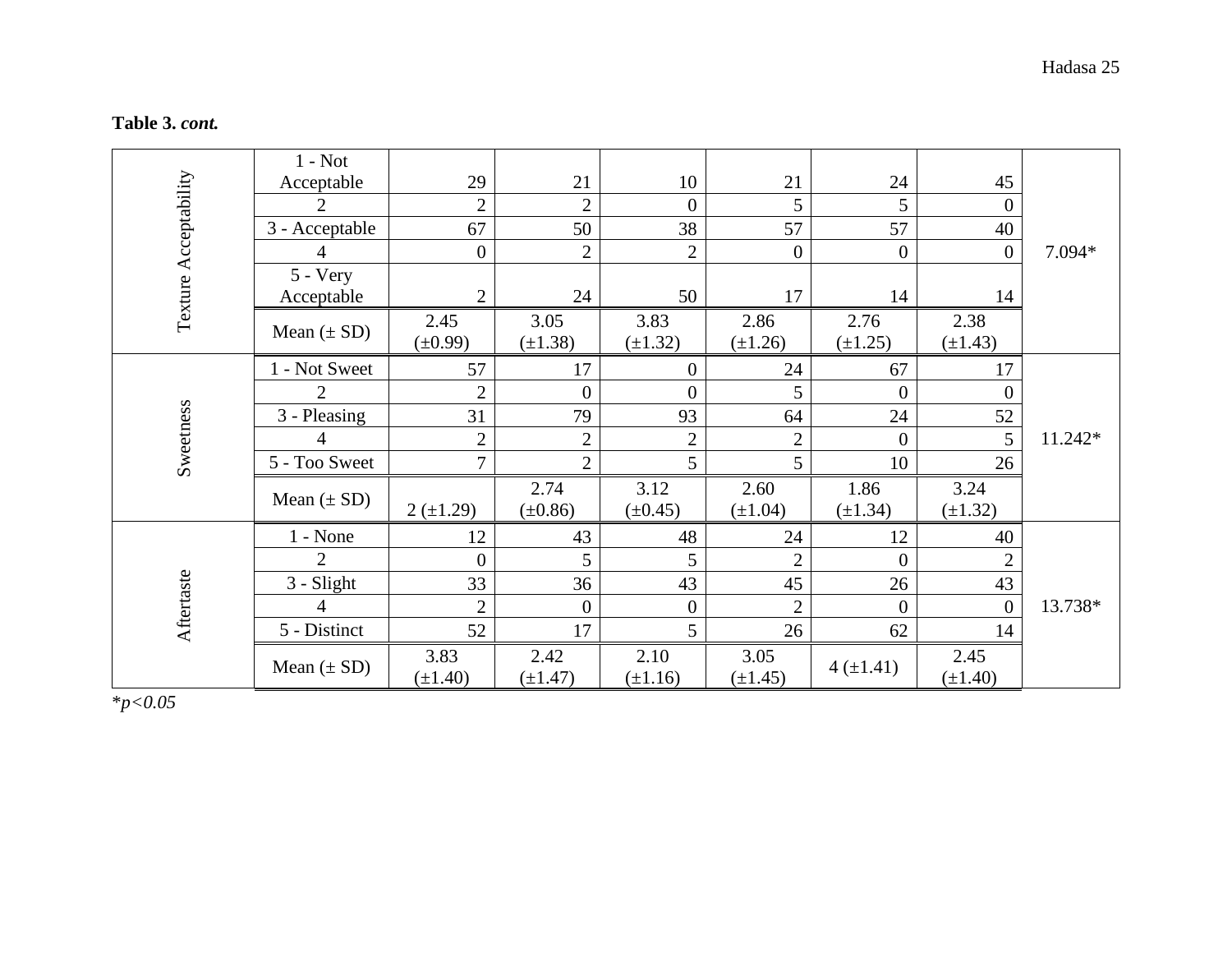|            | $1 - Not$       |              |              |              |              |              |              |         |
|------------|-----------------|--------------|--------------|--------------|--------------|--------------|--------------|---------|
|            | Acceptable      | 60           | 12           |              | 31           | 71           | 36           |         |
| eptability |                 |              |              |              |              |              |              |         |
|            | 3 - Acceptable  | 38           | 40           | 31           | 45           | 21           | 38           |         |
|            |                 |              |              |              |              |              |              | 22.803* |
|            | 5 - Very        |              |              |              |              |              |              |         |
|            | Acceptable      |              | 45           | 57           | 19           |              | 24           |         |
| $E_a$      |                 | 1.79         | 3.69         | 4.07         | 2.71         | 1.71         | 2.79         |         |
|            | Mean $(\pm SD)$ | $(\pm 0.98)$ | $(\pm 1.37)$ | $(\pm 1.20)$ | $(\pm 1.42)$ | $(\pm 1.24)$ | $(\pm 1.55)$ |         |

#### **Table 3.** *cont.*

\**p<0.05*

Hadasa 26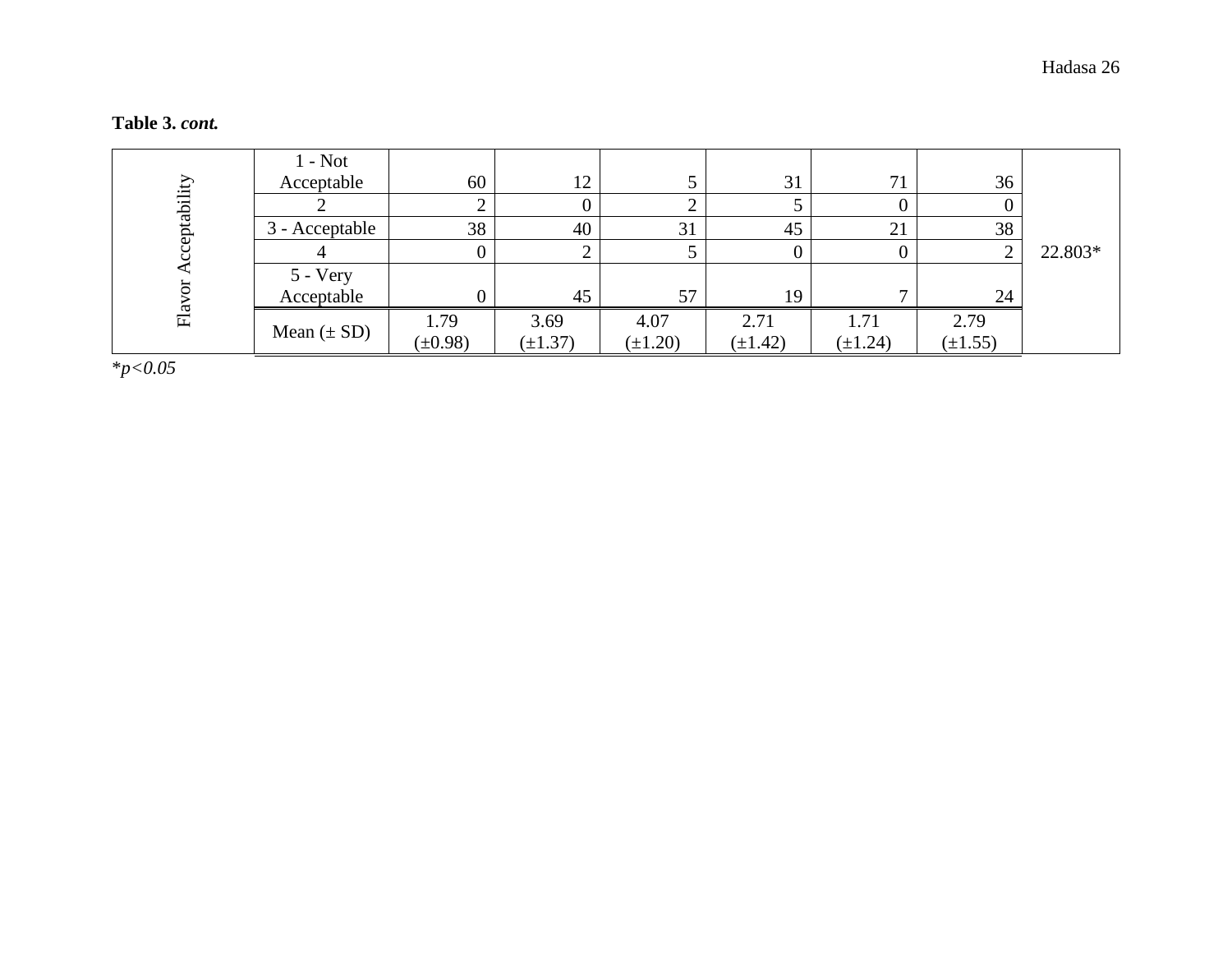In regard to flavor, ice cream made with sugar led the way for the most common report of pleasantly sweet flavor. It was then followed by Equal® with 79% of participants indicated pleasantly sweet, 64% for Splenda®, and 52% for monk fruit sweeteners. More than half of the participants indicated that ice cream made with Stevia® or Sweet'N Low® were not sweet (57% and 67% respectively). This particular finding was further confirmed by the Tukey's HSD test, which displayed significant difference between sugar and Stevia® regarding sweetness, as well as between sugar and Sweet'N Low®.

Aftertaste was most prominent for Stevia® and Sweet'N Low® as testified with 52% of participants and 62% marking distinct aftertaste, respectively. Splenda® also showed a significant difference from the control sample (Tukey's HSD, *p*<0.05), with 26% reported distinct aftertaste, 45% reported slight aftertaste, and 24% reported no aftertaste.

Ice cream made with regular sugar had a significantly higher average score than Stevia®, Splenda®, Sweet'N Low®, and monk fruit sweetener for flavor acceptability (Tukey's HSD, *p*<0.05). Looking at the scorecard data, ice cream with Equal® (88%), sugar (93%), monk fruit sweetener (64%), and Splenda® (64%) had at least half of the participants agreeing that it was acceptable or very acceptable. The control received the most reports on very acceptable with 57% said so and the highest mean score valuing at 4.07, followed by Equal® at 3.69. See Figure 1 for summary of all mean scores compared.

The ice cream made with NNS contained less carbohydrate content and therefore, lower calorie content. The difference per serving between the control sample and the rest of the samples was 144 kcal or 36 g of carbohydrates.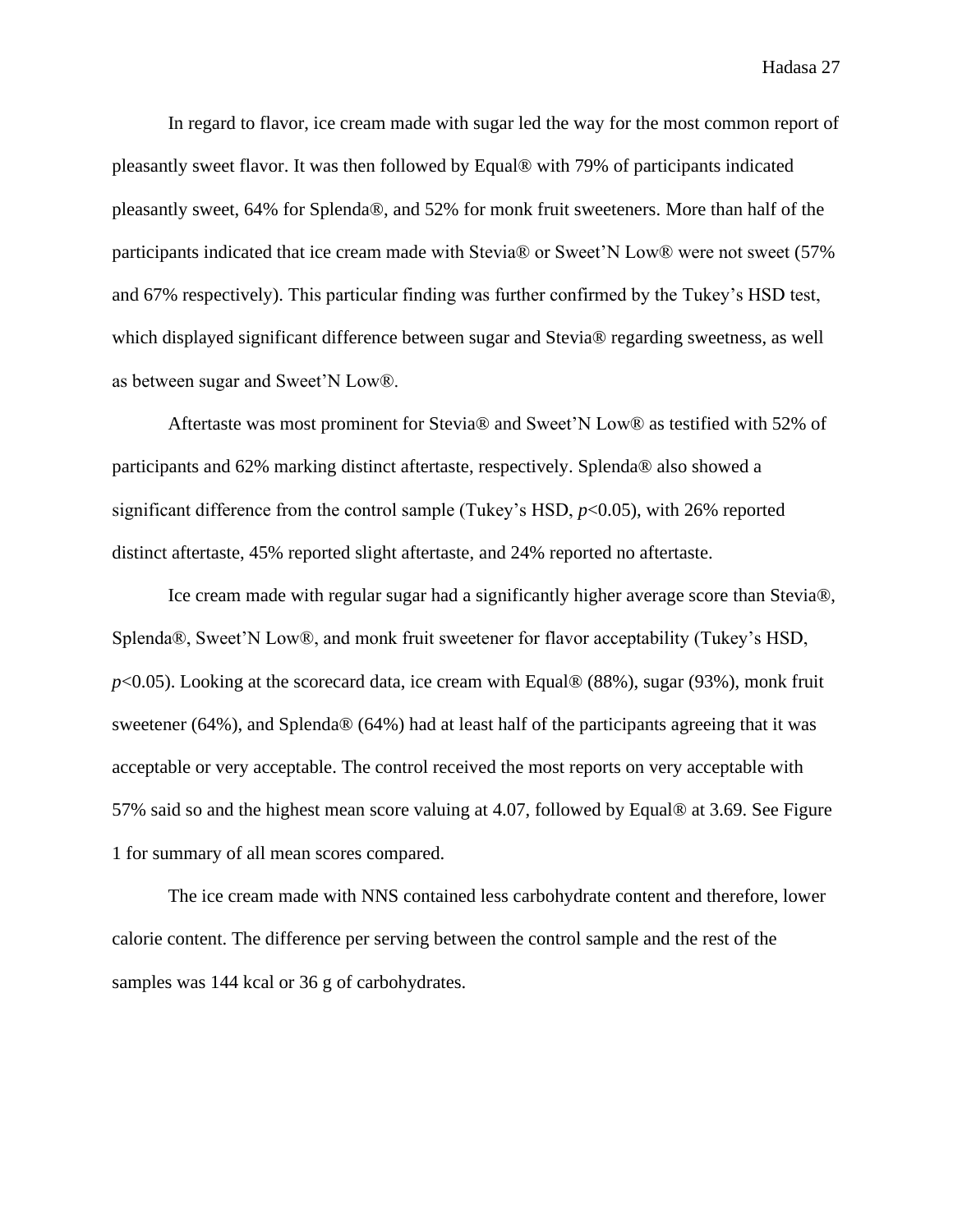

<span id="page-33-1"></span>**Figure 1. The Mean Scores of Evaluated Characteristics of Vanilla Ice Cream Made with Different Sugar Alternatives.**

#### <span id="page-33-0"></span>**Discussion**

When looking at the ice creams' appearances, no significant differences were detected, indicating that the artificial sweeteners did not impact the color of the end product. In contrast, texture and flavor were affected, more so by certain NNS. Sweet'N Low® produced a rather icy, hard ice cream with a harsh aftertaste and displeasing flavor. Even though participants mostly reported it as not sweet, it could be assumed that it was not a lack of sugary flavor, but an unpleasant off-flavor. Saccharin had been known to have a metallic and/or bitter aftertaste.<sup>14</sup> Just like Sweet'N Low®, Stevia® had a distasteful flavor and aftertaste, which was expected as bitter taste was generally known for Stevia $\mathbb{R}^8$  Splenda $\mathbb{R}^8$  had similar reports like these two but was more tolerated.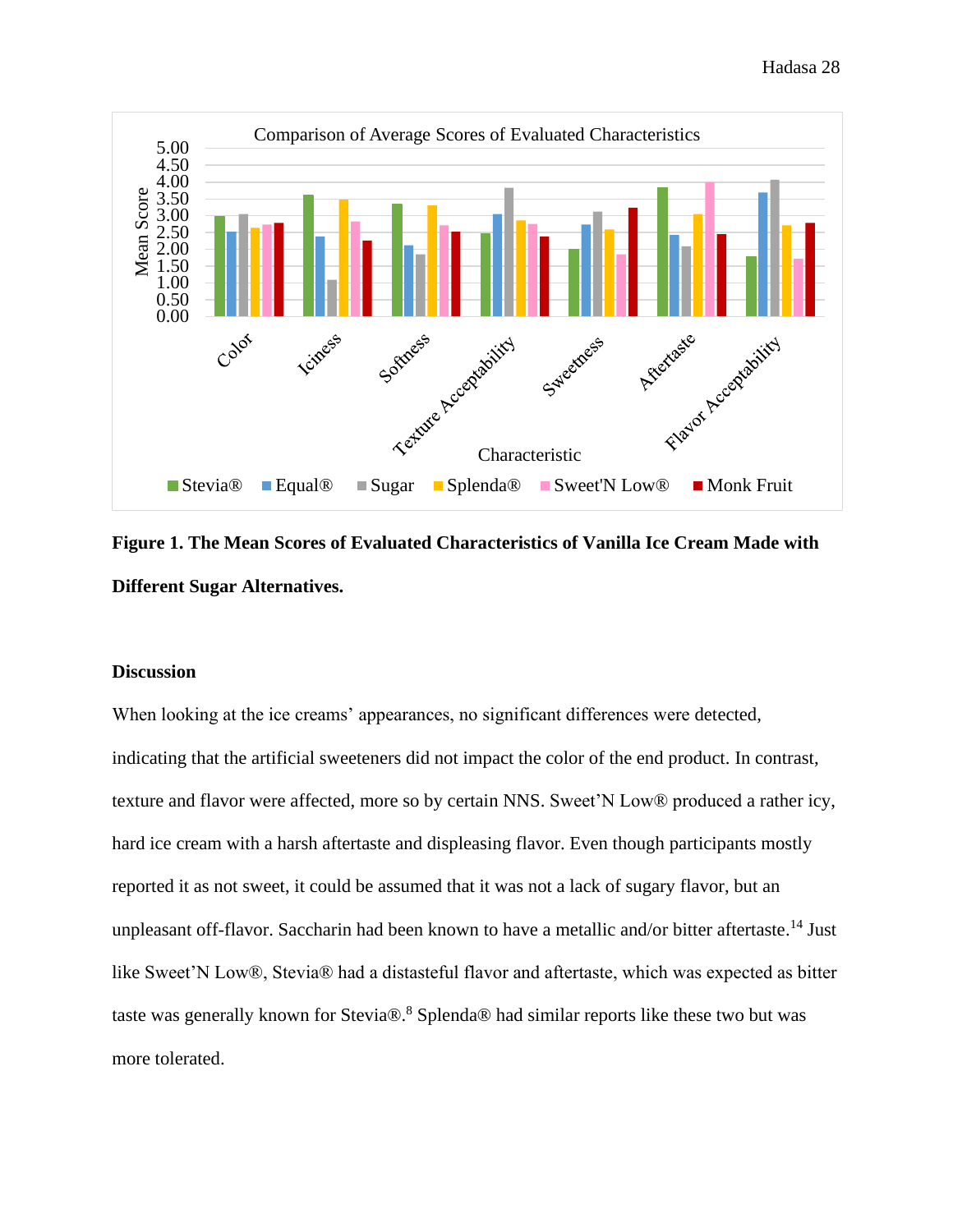The other sweeteners also generated a rather icy texture. Splenda® and Stevia® also had higher average scores, 3.33 and 3.31 respectively, on the softness attribute, denoting a hard texture rather than soft. While softness, or the lack thereof, could be associated with the freezing process before the evaluation started, the icy texture was correlated with the properties of NNS. Since NNS required less amount to be equal in sweetness, the ice cream mixture contained lower number of total solids.<sup>3</sup> Stevia® and monk fruit sweetener were added at the same volume but due to the different molecular structures, they both weighed less than granulated sugar at the same volume measurement. The other three NNS were definitely less than  $\frac{3}{4}$  of a cup to reach similar sweetness level, totaling at 21 g. Consequently, large ice formation was not impeded enough by the solids existing in the mixture.<sup>3</sup> Texture-wise, the quality of the control samples were superior to the samples made with NNSs. Ice cream with Equal®, however, was the most well-tolerated. The other NNS, except for monk fruit sweetener, were tolerated too as could be seen by the fact that at least two out of three participants would accept the texture quality.

Concerning flavor and the effects of NNS on it, Equal® seemed to be doing the best in yielding the most similar result to granulated sugar as 79% of participants indicated pleasantly sweet and 88% marked it as acceptable, very acceptable, or in between the two. One of the reasons that Equal® was less intense in its flavor profile was its instability with heat. A disadvantage of using aspartame as sugar alternative is it is not heat stable, losing sweetness with higher temperature.<sup>16</sup> However, this feature became beneficial as the ice cream produced was not too sweet nor was it displeasing overall.

Monk fruit sweetener had the most ambiguous results. For the most part, this sample went down the middle road with many of the attributes evaluated. While many participants scored it as the worst, evidenced by its average score on texture acceptability (2.38), at least half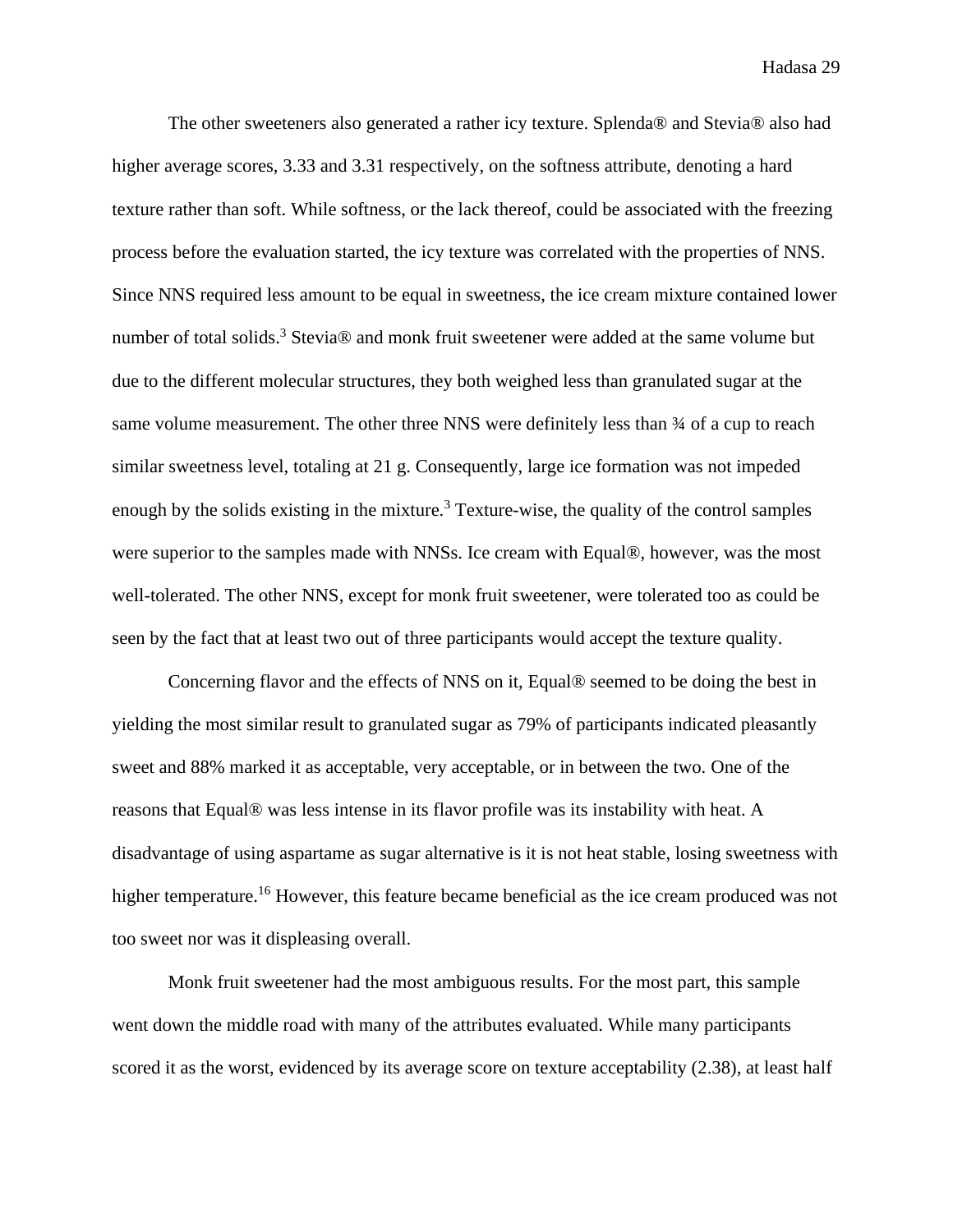of the participants still tolerated its texture. Not many complained about its flavor. In fact, it had the best score for sweetness (3.24) after the samples with granulated sugar (3.12) and had minimal aftertaste like Equal® and sugar. When asked for the rankings concerning flavor acceptability, monk fruit sweetener comes third.

All NNS did provide less calories and carbohydrate content, which would be ideal for those diagnosed with diabetes mellitus  $(DM)$ .<sup>31</sup> While 144 calories may not be much of a reduction, 36 g of carbohydrates is a considerable amount for those mindful of carbohydrate counting. The switch to using sugar alternatives may help reduce the psychological burden and fatigue from dealing with long-term DM. To increase efficiency in reducing caloric intake, NNS might help if behavior modifications were also included in the lifestyle changes. The health diseases that are rising currently are more associated with behaviors than the actual food consumption. <sup>22</sup> Any small cut in calorie intake will affect the long-term health status.

This study on artificial sweeteners has drawbacks as taste test, no matter how formal, is subjective. Due to time constraints, a more objective evaluation on the effects of NNS on ice cream properties, such as measurements on meltdown rate and overrun differences, was not conducted. Additionally, cooking methods and the nonsystematic approach to churning and freezing of the ice cream mixtures could have influenced the textures of the yielded ice creams some ice creams were already melting while the others were still frozen. Another limitation was the taste test's environment was not thoroughly controlled or systematical, which could have influenced the scoring of the ice creams' characteristics. Yet, the taste test was useful to determine which of the NNS was a suitable alternative for homemade ice cream and whether there were differences in public's acceptability among the different sweeteners. The information will be valuable for making informed decisions regarding NNS and for further evaluation on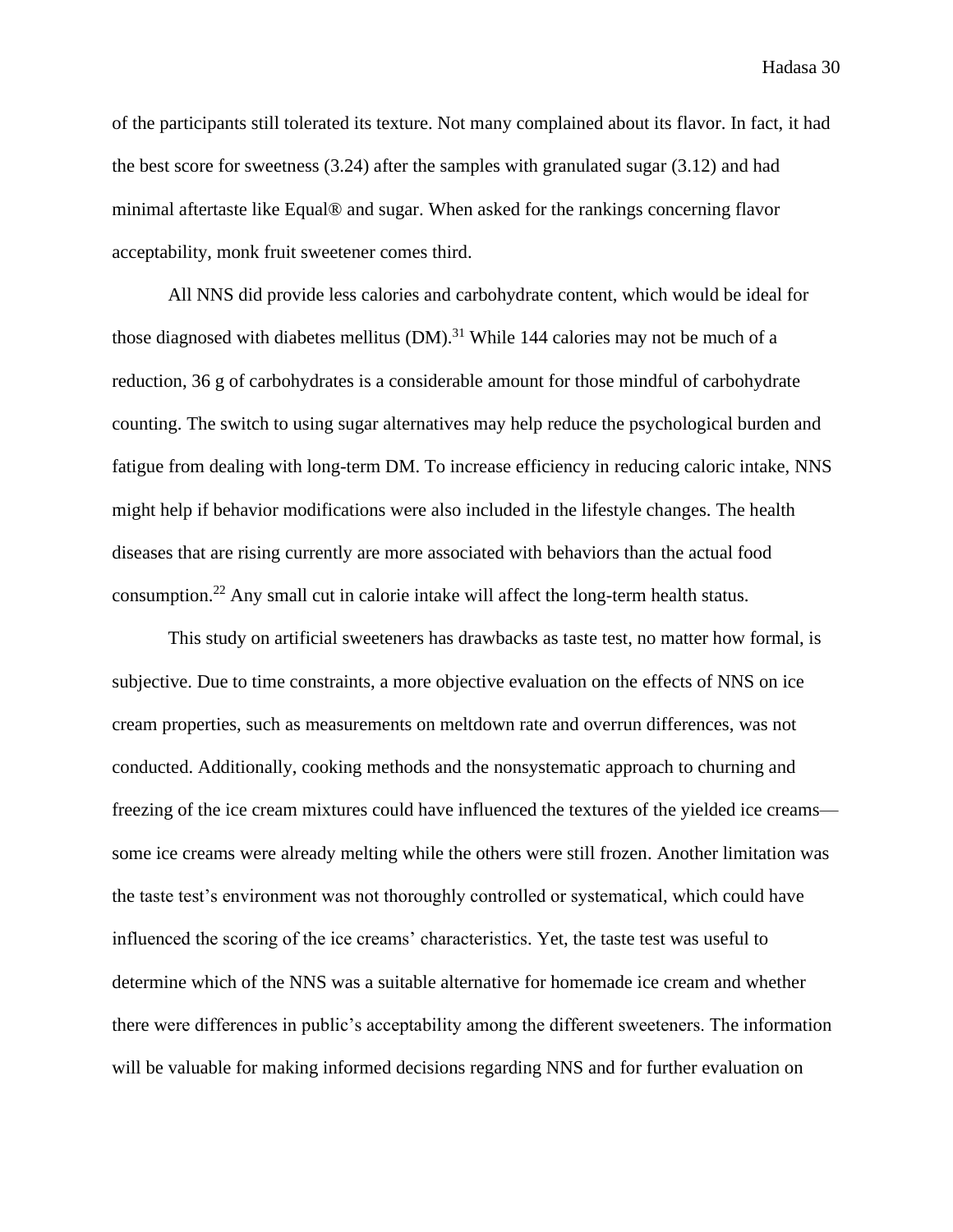cost-effectiveness of NNS. Future research to assess the impacts objectively or to dive deeper into one of the artificial sweeteners are recommended for confirming or disproving the subjective evaluation of ice cream.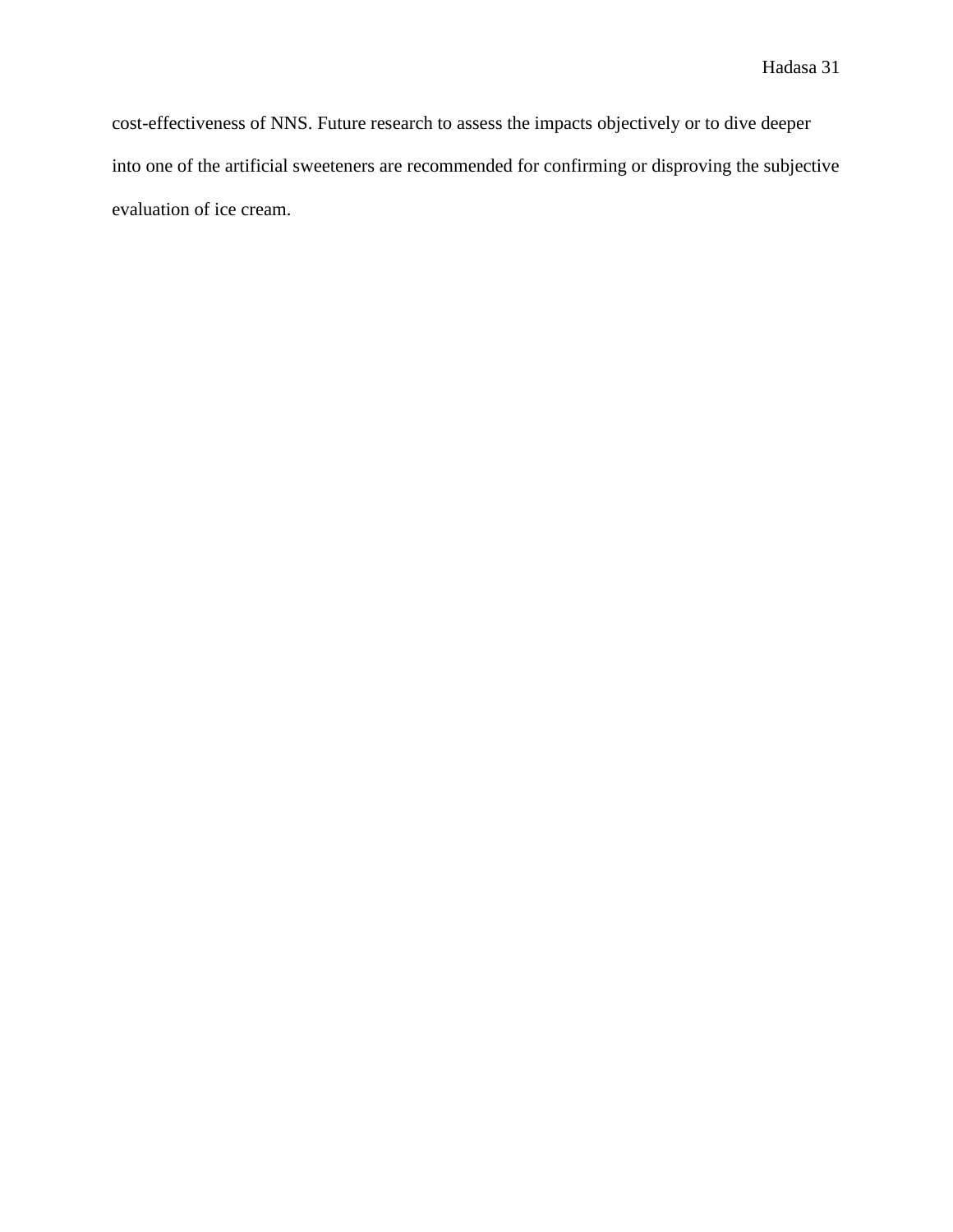#### <span id="page-37-0"></span>**Conclusion**

To address the rising health concerns about sugar consumption, alternative sweeteners are good options in reducing overall sugar intake without taking out the psychological burden of eradicating a food group altogether. However, each type of sweetener has its own pros and cons. Ice cream made with Equal® provides the best resemblance to ice cream made with regular sugar and the public seemed to approve the alternative for its overall texture and flavor. Meanwhile, Sweet'N Low® and Stevia® are not recommended as replacement for sugar when preparing a homemade ice cream. With any nutrition-related goals, NNS is a beneficial first step in improving health status if not overconsumed. Long-term efficacy, however, depends more on dietary behavior alterations rather than food consumptions.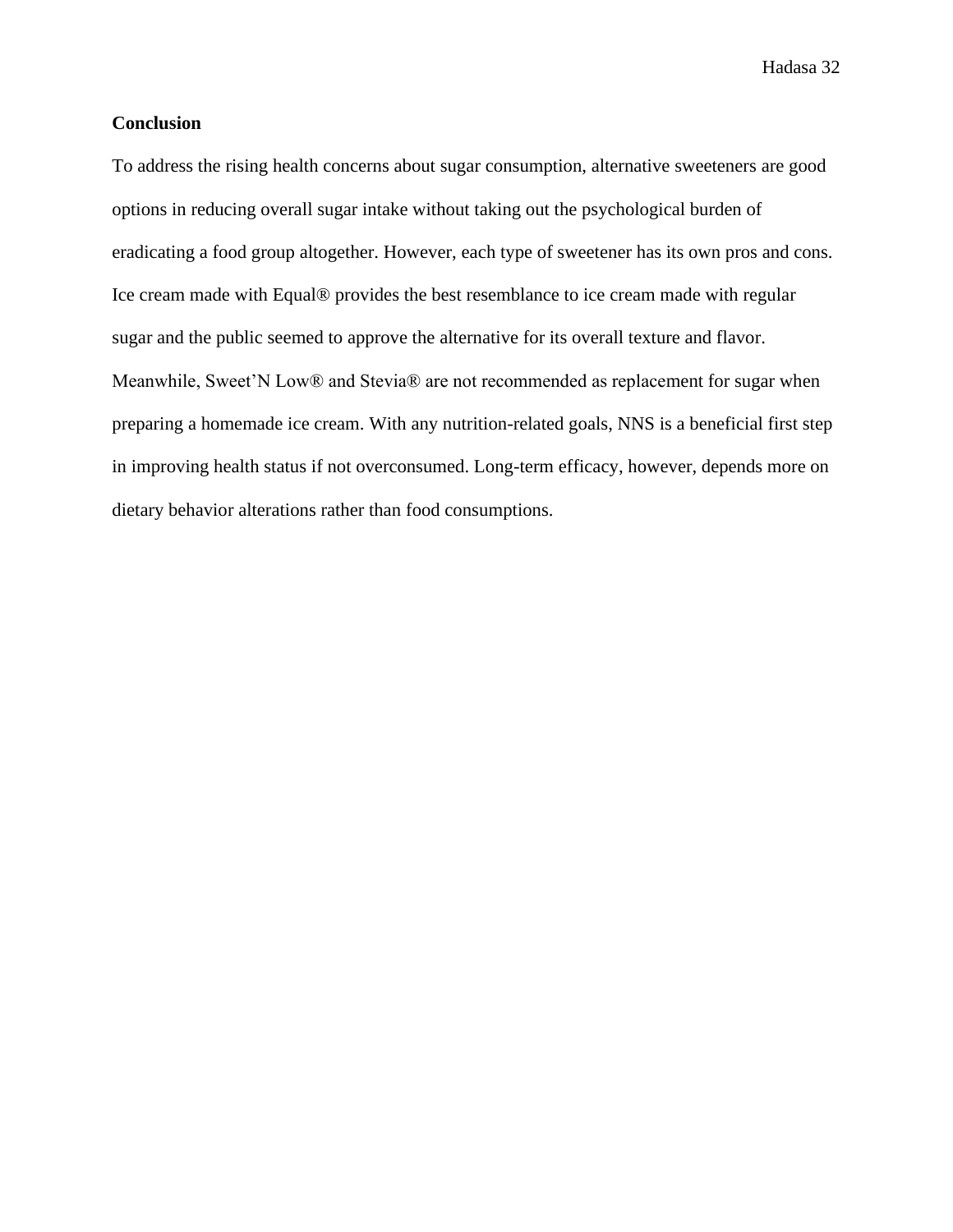#### <span id="page-38-0"></span>**References**

- 1. Brown A. *Understanding Food Principles and Preparation*. 6th ed. Cengage; 2019.
- 2. How to make Ice cream. Dream Scoops website. Accessed December 31, 2021. https://www.dreamscoops.com/ice-cream-science/
- 3. Pon SY, Lee WJ, Chong GH. Textural and rheological properties of stevia ice cream. *Intl Food Research Journal*. 2015;22(4):1544-1549. doi: 10.3390/nu10111796
- 4. Clarke C. *Science of Ice Cream*. 2<sup>nd</sup> ed. RSC Publishing; 2012.
- 5. Porto R. Partial coalescence of the ice cream fat emulsion. Ice Cream Science. January 27, 2016. Accessed December 31, 2021. http://icecreamscience.com/partial-coalescenceof-the-ice-cream-fat-emulsion/
- 6. Porto R. Ice crystals in ice cream. Ice Cream Science website. October 20, 2016. Accessed December 31, 2021. http://icecreamscience.com/ice-crystals-in-ice-cream/
- 7. Choi M, Shin K. Studies on physical and sensory properties of premium vanilla ice cream distributed in Korean market. *Korean J Food Sci Anim Resourc*. 2014;34(6):757-762. doi: 10.5851/kosfa.2014.34.6.757
- 8. Figoni P. *How Baking Works: Exploring the Fundamentals of Baking Science*. 3rd ed. John Wiley & Sons, Inc.; 2011.
- 9. Air in ice cream. Ice Cream Science website. Updated February 12, 2016. Accessed December 31, 2021. https://icecreamscience.com/air-in-ice-cream/
- 10. McWilliams M. *Foods Experimental Perspectives*. 8th ed. Pearson; 2017.
- 11. Muse MR, Hartel RW. Ice cream structural elements that affect melting rate and hardness. *J of Dairy Science*. 2004;87(1):1-10. doi: 10.3168/jds.S0022-0302(04)73135-5
- 12. Arbuckle WS. *Ice Cream*. 4<sup>th</sup> ed. Springer Science+Business Media, LLC; 1986.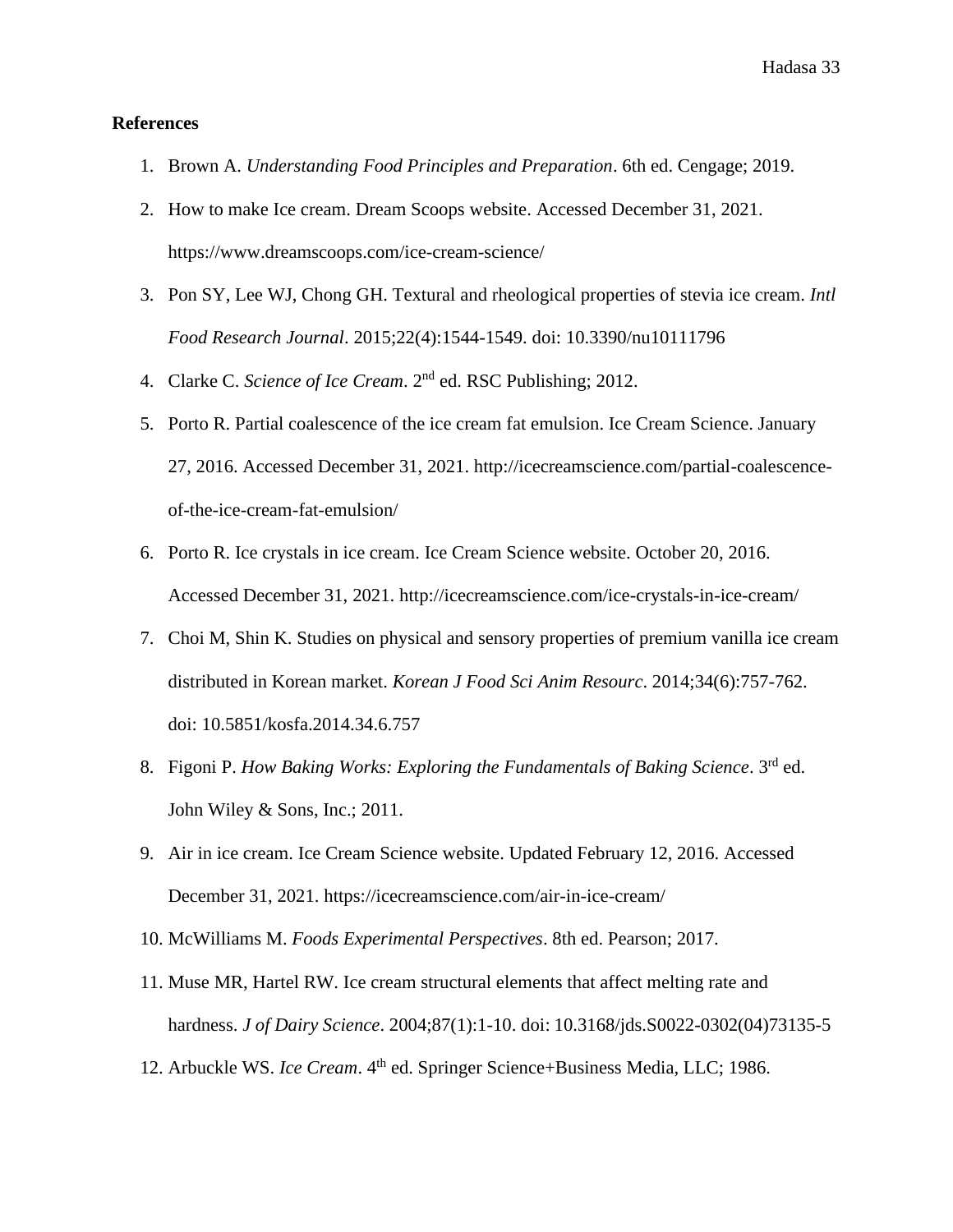- 13. Position of the academy of nutrition and dietetics: use of nutritive and nonnutritive sweeteners. *JAND*. 2012;122(5):739-758. doi: 10.1016/j.jand.2012.03.009
- 14. National Center for Biotechnology Information. PubChem Compound Summary for CID 5143, Saccharin. PubChem website. Accessed January 20, 2022. https://pubchem.ncbi.nlm.nih.gov/compound/Saccharin.
- 15. Byrd-Bredbener B, Moe G, Berning J, Kelley D. *Wardlaw's Perspectives in Nutrition*. 10<sup>th</sup> ed. McGraw Hill Education; 2016.
- 16. Additional information about high-intensity sweeteners permitted for use in food in the United States. Food and Drug Administration website. February 8, 2018. Accessed January 20, 2022. https://www.fda.gov/food/food-additives-petitions/additionalinformation-about-high-intensity-sweeteners-permitted-use-food-united-states
- 17. Brown RJ, De Banate, MA, Rother KI. Artificial sweeteners: a systematic review of metabolic effects in youth. *Int J Pediatr obes*. 2010;5(4):305-312. doi: 10.3109/17477160903497027
- 18. Low-calorie sweeteners. Harvard School of Public Health website. Accessed January 23, 2022. https://www.hsph.harvard.edu/nutritionsource/healthy-drinks/artificial-sweeteners/
- 19. Ahmad SY, Friel JK, Mackay DS. Effect of sucralose and aspartame on glucose metabolism and gut hormones. *Nutrition Reviews*. 2020;78(9):725-746. doi: 10.1093/nutrit/nuz099
- 20. Grembecka M. Sugar alcohols—their role in the modern world of sweeteners: a review. *Eur food res technol*. 2015;241:1-14. doi: 10.1007/s00217-015-2437-7
- 21. Nichols MR. How consumer perception of sweeteners is impacting food industry. Wiley Food Science, Quality, and Safety website. February 9, 2019. Accessed January 8, 2022.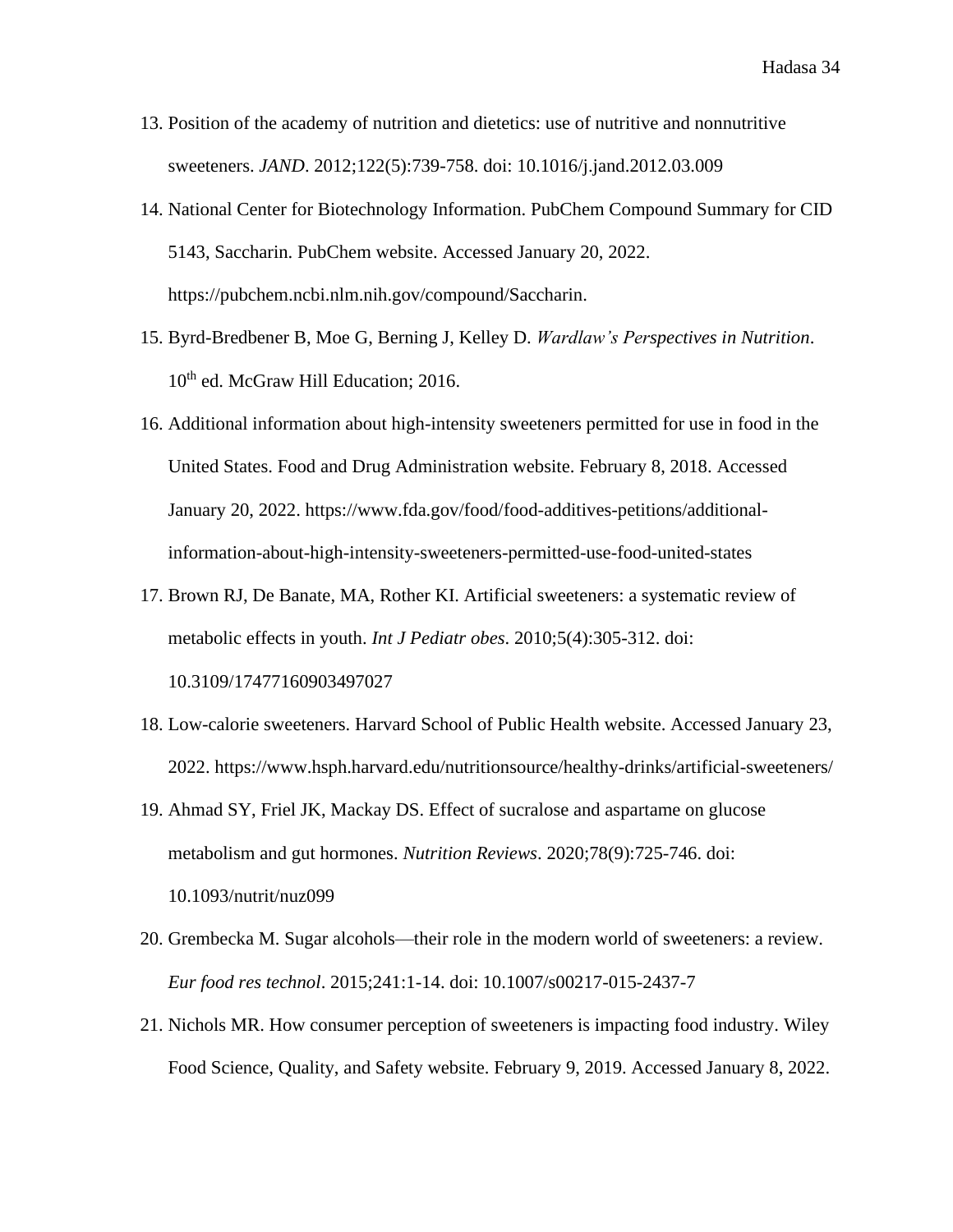https://www.foodqualityandsafety.com/article/how-consumer-perception-of-sweetenersimpacts-food-industry/2/

- 22. Farhat G, Dewison F, Stevenson L. Knowledge and perceptions of non-nutritive sweeteners within the UK adult population. *Nutrients*. 2021;13(2):444. doi: 10.3390/nu13020444
- 23. Food Insight. IFIC survey: perceptions and use of dietary sweeteners in 2021. Food Insight website. May 5, 2021. Accessed January 8, 2022. https://foodinsight.org/perceptions-and-use-of-dietary-sweeteners/
- 24. Prevalence of both diagnosed and undiagnosed diabetes. Centers for Disease Control and Prevention website. Reviewed December 29, 2021. Accessed January 5, 2022. https://www.cdc.gov/diabetes/data/statistics-report/diagnosed-undiagnosed-diabetes.html
- 25. Adult obesity facts. Centers for Disease Control and Prevention website. Reviewed September 30, 2021. Accessed January 5, 2022.
- 26. Pellegrini M, Ponzo V, Rosato R, et al. Changes in weight and nutritional habits in adults with obesity during the "lockdown" period caused by the COVID-19 virus emergency. *Nutrients*. 2020;12(7):2016. doi: 10.3390/nu12072016
- 27. Janssen M, Chang B, Hristov H, Pravst I, Profeta A, Millard J. Changes in food consumption during the COVID-19 pandemic: analysis of consumer survey data from the first lockdown period in Denmark, Germany, and Slovenia. *Front Nutr*. 2021; 8. doi: 10.3389/fnut.2021.635859
- 28. Marty L, Lauzon-Guillain B, Laesse M, Nicklaus S. Food choice motives and the nutritional quality of diet during the COVID-19 lockdown in France. *Appetite*. 2021;157. doi: 10.1016/j.appet.2020.105005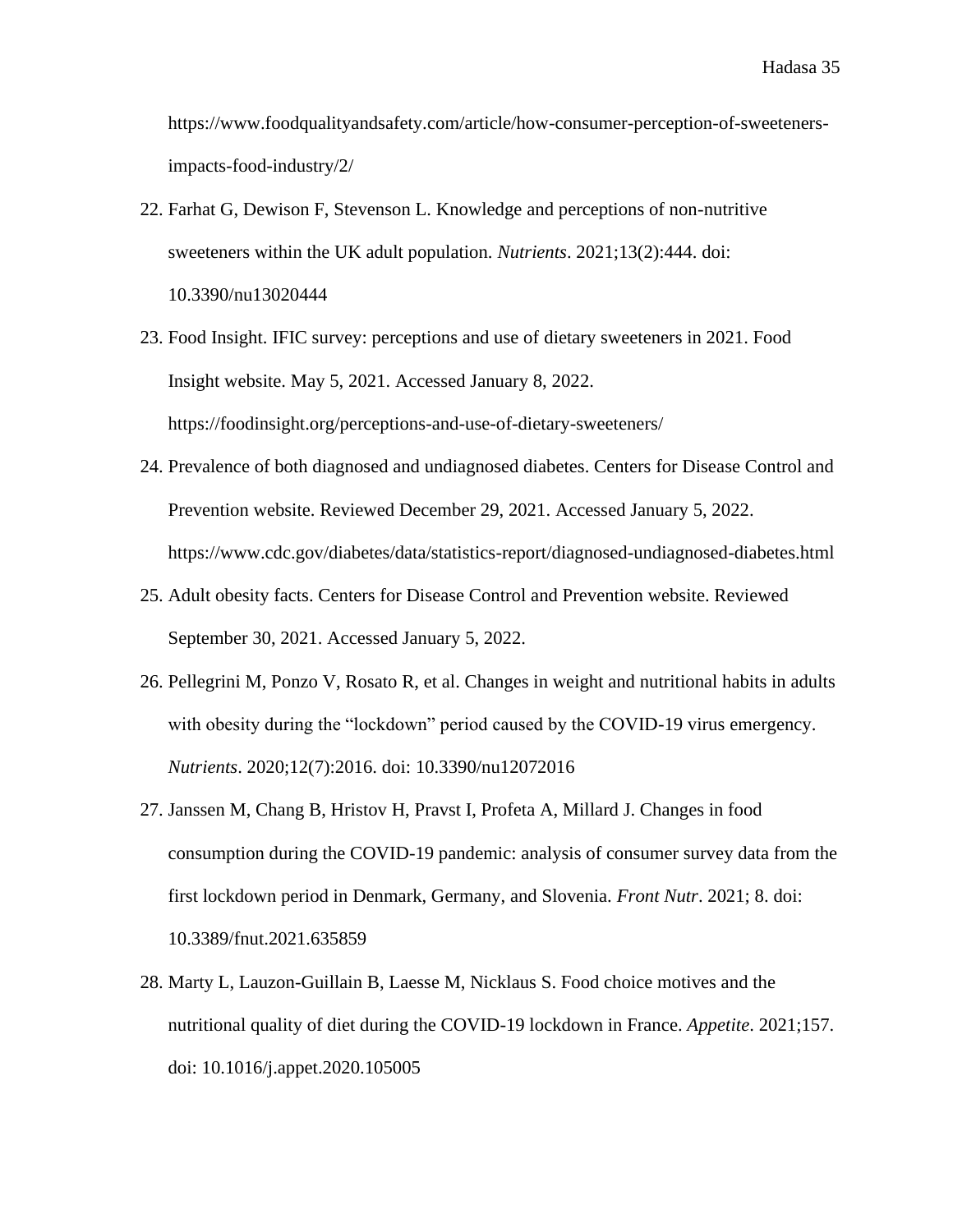- 29. Deger V. Eating behavior changes of people with obesity during the COVID-19 pandemic. *Diabet Metab Synd Ob*. 2021; 14:1987-1997. doi: 10.2147/DMSO.S305782
- 30. Get the facts: added sugar. Centers for Disease Control and Prevention website. Reviewed November 28, 2021. Accessed January 5, 2022.
- 31. Gardner C, Wylie-Rosett J, Gidding SS, et al. Nonnutritive sweeteners: current use and health perspectives: a scientific statement from the American heart association and the American diabetes association. *American Diabetes Association*. 2012;35(8):1798-1808. doi: 10.2337/dc12-9002
- 32. The Hartman Group. Consumer trends in health and wellness. Forbes website. November 19, 2015. Accessed December 28, 2021. https://www.forbes.com/sites/thehartmangroup/2015/11/19/consumer-trends-in-healthand-wellness/?sh=646bd005313e
- 33. Salamanca J, Dronsfield L. Why we're moving towards healthier ice cream. New Food Magazine website. July 9, 2021. Accessed December 28, 2021. https://www.newfoodmagazine.com/article/152473/banana-scoops-ice-cream/
- 34. McCain HR, Kaliappan S, Drake MA. Invited review: sugar reduction in dairy products. *J o Dairy Science*. 2018;101(10):8619-8640. doi: 10.3168/jds.2017-14347
- 35. Statista Research Department. Consumption of ice cream and sherbet in the U.S. 2020. Statista website. July 2, 2021. Accessed December 28, 2021. https://www.statista.com/statistics/276929/us-households-consumption-of-ice-cream-andsherbet/
- 36. Kennedy SM. Clean ingredients, healthy options dominate in frozen desserts. Dairy Foods website. September 4, 2017. Accessed December 31, 2021.